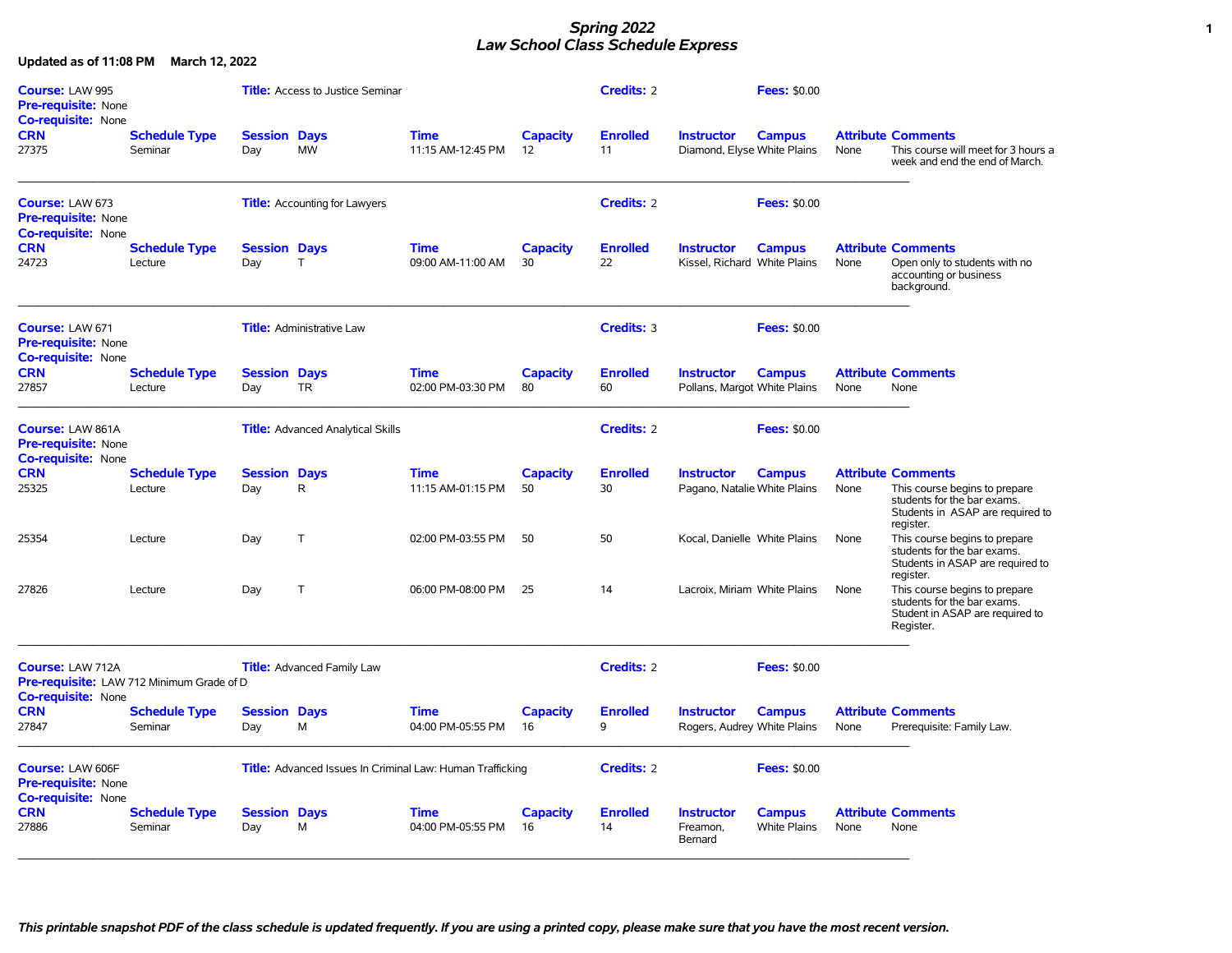### *Spring 2022* **2** *Law School Class Schedule Express*

| Course: LAW 606D<br><b>Pre-requisite: None</b><br><b>Co-requisite: None</b>                |                                                   |                                | <b>Title:</b> Advanced Issues in Criminal Law: Prosecutorial Best Practices |                                  |                       | Credits: 2                        |                                                   | <b>Fees: \$0.00</b>                  |      |                                                                                                                    |
|--------------------------------------------------------------------------------------------|---------------------------------------------------|--------------------------------|-----------------------------------------------------------------------------|----------------------------------|-----------------------|-----------------------------------|---------------------------------------------------|--------------------------------------|------|--------------------------------------------------------------------------------------------------------------------|
| <b>CRN</b><br>26407                                                                        | <b>Schedule Type</b><br>Seminar                   | <b>Session Days</b><br>Day     | R                                                                           | Time<br>11:15 AM-01:15 PM        | <b>Capacity</b><br>16 | <b>Enrolled</b><br>9              | <b>Instructor</b><br>Barry, Carol                 | <b>Campus</b><br>White Plains        | None | <b>Attribute Comments</b><br>Enrollment limited to 16 students.<br>Permission of the Professor<br>required.        |
| Course: LAW 606A<br>Pre-requisite: None<br><b>Co-requisite: None</b>                       |                                                   |                                | <b>Title:</b> Advanced Issues in Criminal Law: Sex Crimes                   |                                  |                       | <b>Credits: 2</b>                 |                                                   | <b>Fees: \$0.00</b>                  |      |                                                                                                                    |
| <b>CRN</b><br>26336                                                                        | <b>Schedule Type</b><br>Seminar                   | <b>Session Days</b><br>Evening | M                                                                           | <b>Time</b><br>06:00 PM-08:00 PM | <b>Capacity</b><br>16 | <b>Enrolled</b><br>16             | <b>Instructor</b><br>Green, Fredric White Plains  | <b>Campus</b>                        | None | <b>Attribute Comments</b><br>Enrollment limited to 16 students.                                                    |
| Course: LAW 686A                                                                           |                                                   | Seminar (Theory)               | <b>Title:</b> Advanced Land Use and Sustainable Development                 |                                  |                       | <b>Credits: 2</b>                 |                                                   | <b>Fees: \$0.00</b>                  |      |                                                                                                                    |
| <b>Pre-requisite: None</b><br><b>Co-requisite: None</b><br><b>CRN</b><br>27844             | <b>Schedule Type</b><br>Seminar                   | <b>Session Days</b><br>Day     | M                                                                           | <b>Time</b><br>02:00 PM-03:55 PM | <b>Capacity</b><br>16 | <b>Enrolled</b><br>8              | <b>Instructor</b><br>Bacher, Jessica White Plains | <b>Campus</b>                        | None | <b>Attribute Comments</b><br>None                                                                                  |
| Course: LAW 670<br><b>Pre-requisite: None</b>                                              |                                                   |                                | <b>Title:</b> Advanced Legal Research                                       |                                  |                       | <b>Credits: 3</b>                 |                                                   | <b>Fees: \$0.00</b>                  |      |                                                                                                                    |
| <b>Co-requisite: None</b><br><b>CRN</b><br>27839                                           | <b>Schedule Type</b><br><b>Skills Development</b> | <b>Session Days</b><br>Day     | <b>TR</b>                                                                   | <b>Time</b><br>09:30 AM-11:00 AM | <b>Capacity</b><br>16 | <b>Enrolled</b><br>13             | <b>Instructor</b><br>Whittemore.<br>Gail          | <b>Campus</b><br><b>White Plains</b> | None | <b>Attribute Comments</b><br>None                                                                                  |
| Course: LAW 684A<br>Pre-requisite: LAW 684 Minimum Grade of D<br><b>Co-requisite: None</b> |                                                   |                                | <b>Title:</b> Advanced Trial Advocacy                                       |                                  |                       | <b>Credits: 3</b>                 |                                                   | <b>Fees: \$0.00</b>                  |      |                                                                                                                    |
| <b>CRN</b><br>25048                                                                        | <b>Schedule Type</b><br>Simulation                | <b>Session Days</b><br>Day     | W                                                                           | <b>Time</b><br>09:00 AM-12:00 PM | Capacity<br>16        | <b>Enrolled</b><br>$\overline{7}$ | <b>Instructor</b><br>Fasulo, Louis                | <b>Campus</b><br>White Plains        | None | <b>Attribute Comments</b><br>Prerequisite: Trial Advocacy.                                                         |
| Course: LAW 610A<br><b>Pre-requisite: None</b><br><b>Co-requisite: None</b>                |                                                   |                                | <b>Title:</b> Civil Procedure                                               |                                  |                       | <b>Credits: 4</b>                 |                                                   | <b>Fees: \$0.00</b>                  |      |                                                                                                                    |
| <b>CRN</b><br>25058                                                                        | <b>Schedule Type</b><br>Lecture                   | <b>Session Days</b><br>Day     | <b>MW</b>                                                                   | Time<br>10:00 AM-12:00 PM        | <b>Capacity</b><br>40 | <b>Enrolled</b><br>28             | <b>Instructor</b><br>May, James                   | <b>Campus</b><br><b>White Plains</b> | None | <b>Attribute Comments</b><br>Only students enrolled in the<br>January 2022 entering class may<br>take this course. |
| Course: LAW 828<br><b>Pre-requisite: None</b><br><b>Co-requisite: None</b>                 |                                                   |                                | <b>Title:</b> Civil Rights Litigation; 1983 Suit                            |                                  |                       | <b>Credits: 2</b>                 |                                                   | <b>Fees: \$0.00</b>                  |      |                                                                                                                    |
| <b>CRN</b><br>27842                                                                        | <b>Schedule Type</b><br>Lecture                   | <b>Session Days</b><br>Day     | W                                                                           | <b>Time</b><br>09:00 AM-11:00 AM | Capacity<br>30        | <b>Enrolled</b><br>29             | <b>Instructor</b><br>Cohen, Debra                 | <b>Campus</b><br>White Plains        | None | <b>Attribute Comments</b><br>None                                                                                  |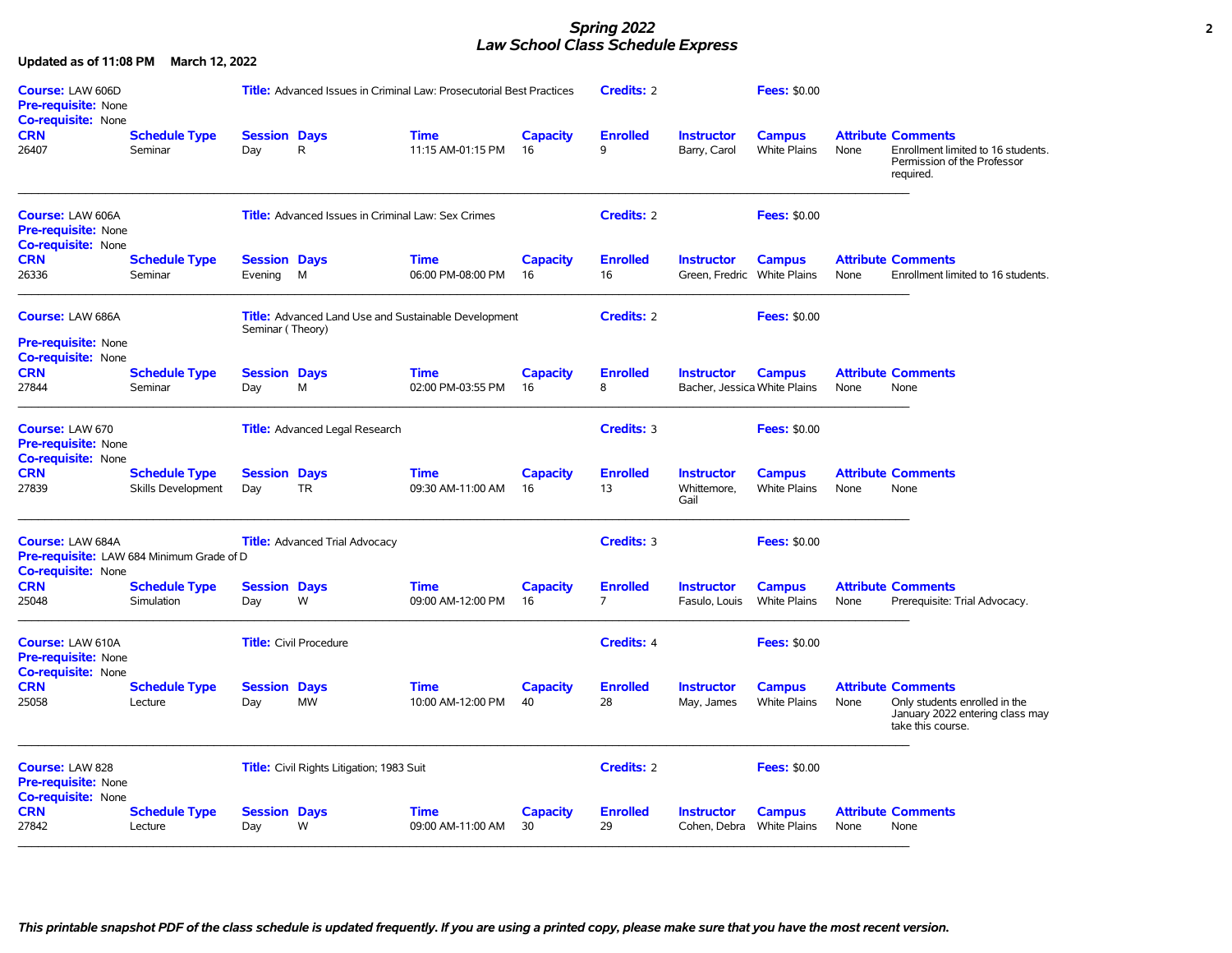#### *Spring 2022* **3** *Law School Class Schedule Express*

**Updated as of 11:08 PM March 12, 2022 Course:** LAW 844A **Title:** Class Actions, Mass Torts and Multiparty Litigation **Credits:** 2 **Fees:** \$0.00 **Pre-requisite:** None **Co-requisite:** None **CRN Schedule Type Session Days Time Capacity Enrolled Instructor Campus Attribute Comments**  27848 Lecture Day W 04:00 PM-05:55 PM 30 19 Norton, Jeffrey White Plains None None  $\_$  , and the state of the state of the state of the state of the state of the state of the state of the state of the state of the state of the state of the state of the state of the state of the state of the state of the **Course:** LAW 913D **Title:** Climate Adaptation and the Law **Credits:** 1 **Fees:** \$0.00 **Pre-requisite:** None **Co-requisite:** None **CRN Schedule Type Session Days Time Capacity Enrolled Instructor Campus Attribute Comments**  25056 Seminar Evening TBA TBA 12 11 Siegel, Joseph White Plains None This course will meet for the second half of the semester. Schedule is below: March 17, 24, 31 : 6-8 PM April 7 : 6-8 PM April 14 : 6-8:30 PM April 28 : 6- 9 PM.  $\mathcal{L} = \{ \mathcal{L} = \{ \mathcal{L} = \{ \mathcal{L} = \{ \mathcal{L} = \{ \mathcal{L} = \{ \mathcal{L} = \{ \mathcal{L} = \{ \mathcal{L} = \{ \mathcal{L} = \{ \mathcal{L} = \{ \mathcal{L} = \{ \mathcal{L} = \{ \mathcal{L} = \{ \mathcal{L} = \{ \mathcal{L} = \{ \mathcal{L} = \{ \mathcal{L} = \{ \mathcal{L} = \{ \mathcal{L} = \{ \mathcal{L} = \{ \mathcal{L} = \{ \mathcal{L} = \{ \mathcal{L} = \{ \mathcal{$ **Course:** LAW 645 **Title:** Climate Change **Credits:** 2 **Fees:** \$0.00 **Pre-requisite:** LAW 856 Minimum Grade of D Or LAW 857 Minimum Grade of D **Co-requisite:** None **CRN Schedule Type Session Days Time Capacity Enrolled Instructor Campus Attribute Comments**  26337 Seminar Day TR 11:15 AM-01:15 PM 16 15 Kuh, Katrina White Plains None This course will meet on the following dates: Jan 18, 20,25,27 Feb 1,3,8,10,15,17 March 1,3,8  $\_$  , and the state of the state of the state of the state of the state of the state of the state of the state of the state of the state of the state of the state of the state of the state of the state of the state of the **Course:** LAW 826A **Title:** Clinic- RealFi Investor Rights **Credits:** 2 To 3 **Fees:** \$0.00 **Pre-requisite:** None **Co-requisite:** None **CRN Schedule Type Session Days Time Capacity Enrolled Instructor Campus Attribute Comments**  28269 Clinical Day TBA TBA 8 6 Germaine, Elissa White Plains None Permission of the Professor required based on application. Prerequisite: Professional Resposibility Recommended: Lawyering, Trial Ad and Corporations & Partnerships. Must register simultaneously for Law 826B Not available for online registration.  $\_$  , and the state of the state of the state of the state of the state of the state of the state of the state of the state of the state of the state of the state of the state of the state of the state of the state of the **Course:** LAW 826B **Title:** Clinic- RealFi Investor Rights Seminar **Credits:** 1 To 2 **Fees:** \$0.00 **Pre-requisite:** None **Co-requisite:** None **CRN Schedule Type Session Days Time Capacity Enrolled Instructor Campus Attribute Comments**  28270 Seminar Day W 02:00 PM-03:55 PM 8 6 Germaine, Elissa White Plains None See Law 826A for prerequisite and recommendations. Must register simultaneously for Law 826A .  $\_$  , and the state of the state of the state of the state of the state of the state of the state of the state of the state of the state of the state of the state of the state of the state of the state of the state of the **Course:** LAW 831A **Title:** Clinic-Criminal Defense **Credits:** 4 **Fees:** \$0.00 **Pre-requisite:** None **Co-requisite:** None **CRN Schedule Type Session Days Time Capacity Enrolled Instructor Campus Attribute Comments**  24724 Clinical Day TBA TBA 12 9 Dorfman, David White Plains None Students enrolling in this course MUST simultaneously enroll in Law 831B. This course is not available for online registration.  $\_$  , and the state of the state of the state of the state of the state of the state of the state of the state of the state of the state of the state of the state of the state of the state of the state of the state of the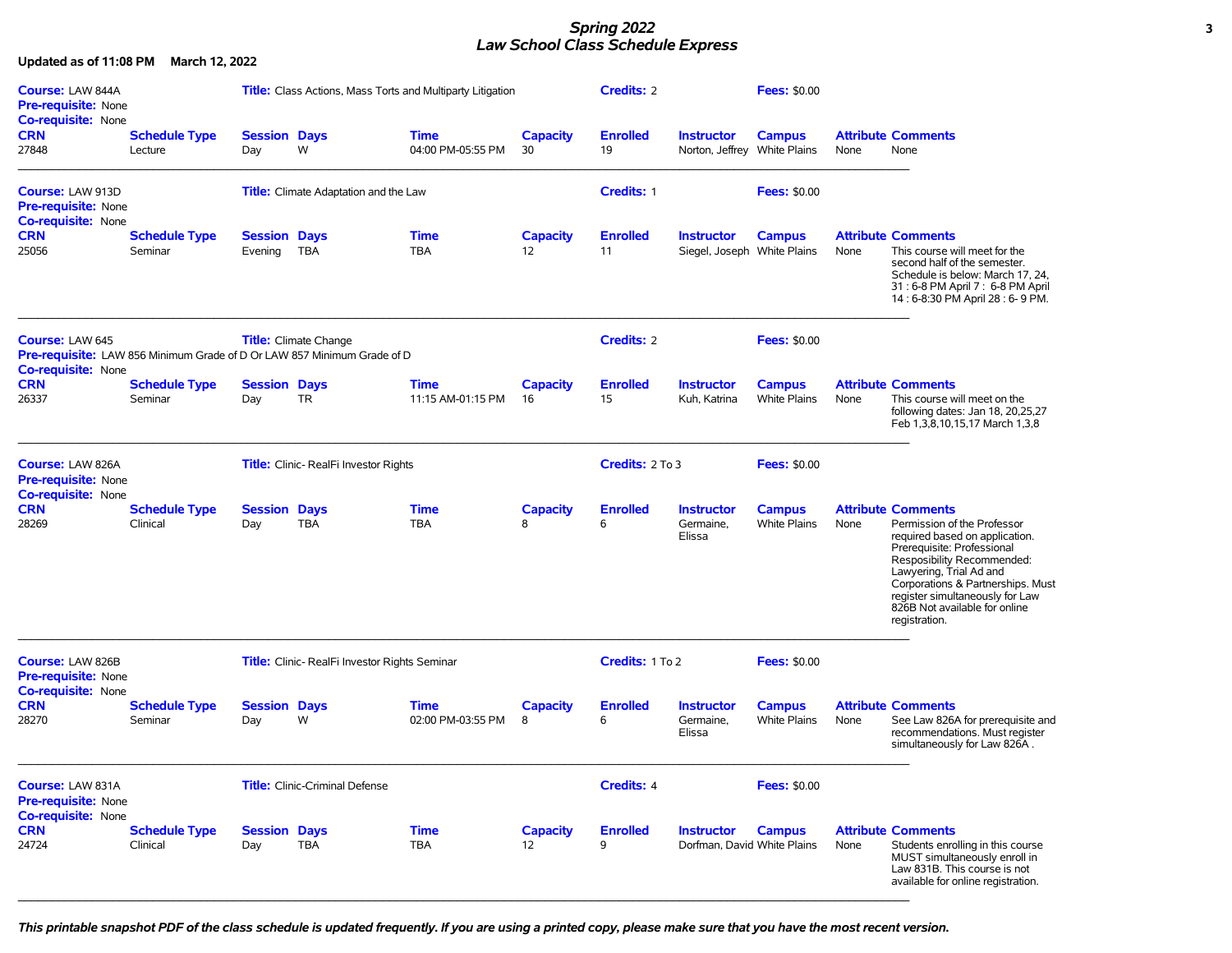### *Spring 2022* **4** *Law School Class Schedule Express*

**Updated as of 11:08 PM March 12, 2022**

| <b>Course: LAW 831B</b><br>Pre-requisite: None<br>Co-requisite: None        |                                  |                            | <b>Title:</b> Clinic-Criminal Defense Seminar                |                                                       |                       | <b>Credits: 2</b>     |                                                    | <b>Fees: \$0.00</b> |      |                                                                                                                                                                                                                                                                                                                                                                                                                                                                                                                                                                                                                             |
|-----------------------------------------------------------------------------|----------------------------------|----------------------------|--------------------------------------------------------------|-------------------------------------------------------|-----------------------|-----------------------|----------------------------------------------------|---------------------|------|-----------------------------------------------------------------------------------------------------------------------------------------------------------------------------------------------------------------------------------------------------------------------------------------------------------------------------------------------------------------------------------------------------------------------------------------------------------------------------------------------------------------------------------------------------------------------------------------------------------------------------|
| <b>CRN</b><br>24725                                                         | <b>Schedule Type</b><br>Seminar  | <b>Session Days</b><br>Day | $\mathsf{T}$<br>W                                            | <b>Time</b><br>06:00 PM-08:00 PM<br>04:00 PM-05:55 PM | <b>Capacity</b><br>12 | <b>Enrolled</b><br>10 | <b>Instructor</b><br>Dorfman, David White Plains   | <b>Campus</b>       | None | <b>Attribute Comments</b><br>Permission of the instructor,<br>based upon application and<br>interview, is required. Criminal<br>Procedure-Investigation Trial<br>Advocacy and Evidence are<br>required but sometimes may be<br>taken simultaneously or waived.<br>This course is not available for<br>online registration.<br>Permission of the instructor,<br>based upon application and<br>interview, is required. Criminal<br>Procedure-Investigation Trial<br>Advocacy and Evidence are<br>required but sometimes may be<br>taken simultaneously or waived.<br>This course is not available for<br>online registration. |
| Course: LAW 767A<br>Pre-requisite: None                                     |                                  |                            | <b>Title:</b> Clinic-Environmental Litigation                |                                                       |                       | <b>Credits: 4</b>     |                                                    | <b>Fees: \$0.00</b> |      |                                                                                                                                                                                                                                                                                                                                                                                                                                                                                                                                                                                                                             |
| <b>Co-requisite: None</b><br><b>CRN</b><br>24726                            | <b>Schedule Type</b><br>Clinical | <b>Session Days</b><br>Day | <b>TBA</b>                                                   | <b>Time</b><br><b>TBA</b>                             | <b>Capacity</b><br>10 | <b>Enrolled</b><br>10 | <b>Instructor</b><br>Ommen, Todd White Plains      | <b>Campus</b>       | None | <b>Attribute Comments</b><br>The prerequisites for this course<br>are listed with its accompanying<br>seminar: Law 767B. This course<br>is not available for online<br>registration.                                                                                                                                                                                                                                                                                                                                                                                                                                        |
| Course: LAW 767B<br><b>Pre-requisite: None</b><br><b>Co-requisite: None</b> |                                  |                            | Title: Clinic-Environmental Litigation Seminar               |                                                       |                       | <b>Credits: 2</b>     |                                                    | <b>Fees: \$0.00</b> |      |                                                                                                                                                                                                                                                                                                                                                                                                                                                                                                                                                                                                                             |
| <b>CRN</b><br>24727                                                         | <b>Schedule Type</b><br>Seminar  | <b>Session Days</b><br>Day | <b>MR</b>                                                    | <b>Time</b><br>04:00 PM-05:55 PM                      | Capacity<br>10        | <b>Enrolled</b><br>10 | <b>Instructor</b><br>Ommen, Todd White Plains      | <b>Campus</b>       | None | <b>Attribute Comments</b><br>Prerequisites: Either<br>Environmental Skills or Env<br>Survey and permission of the<br>instructors.Co-requisite Evidence.<br>This seminar MUST be taken<br>concurrently with its<br>accompanying clinic:Law 767A.<br>This course is not available for<br>online registration.                                                                                                                                                                                                                                                                                                                 |
| Course: LAW 839A<br>Pre-requisite: None<br><b>Co-requisite: None</b>        |                                  |                            | <b>Title:</b> Clinic-Equal Justice America Disability Rights |                                                       |                       | Credits: 2 To 4       |                                                    | <b>Fees: \$0.00</b> |      |                                                                                                                                                                                                                                                                                                                                                                                                                                                                                                                                                                                                                             |
| <b>CRN</b><br>28265                                                         | <b>Schedule Type</b><br>Clinical | <b>Session Days</b><br>Day | <b>TBA</b>                                                   | <b>Time</b><br><b>TBA</b>                             | Capacity<br>8         | <b>Enrolled</b><br>5  | <b>Instructor</b><br>Angley, Patricia White Plains | <b>Campus</b>       | None | <b>Attribute Comments</b><br>Permission of professor based on<br>application and interview required.<br>Student selecting this course must<br>simultaneously register for Law<br>839B. This course is not available<br>for online registration. Preference<br>will be given to FLEX 3L students.                                                                                                                                                                                                                                                                                                                            |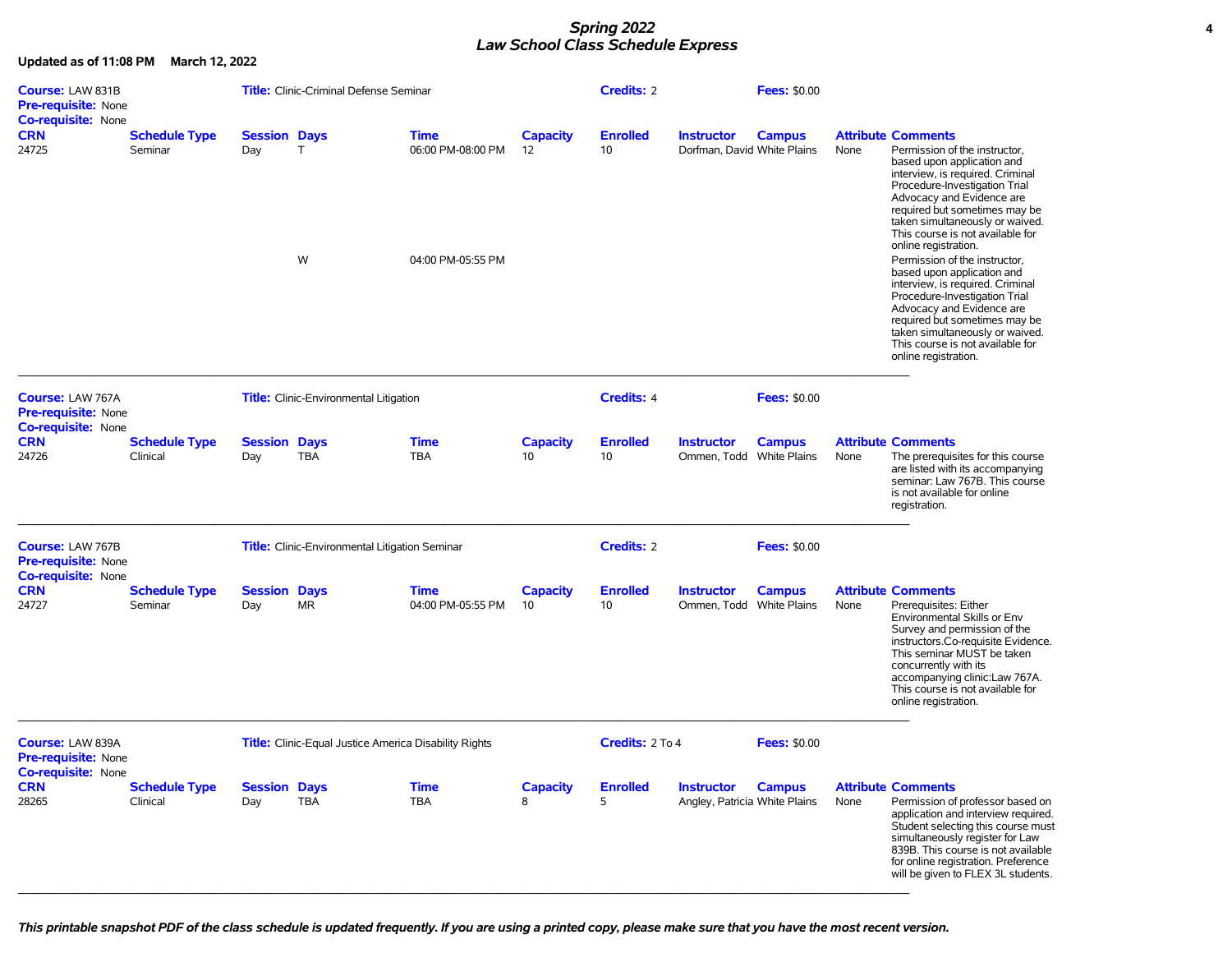#### *Spring 2022* **5** *Law School Class Schedule Express*

**Updated as of 11:08 PM March 12, 2022 Course:** LAW 839B **Title:** Clinic-Equal Justice America Disability Rights Seminar **Credits:** 2 **Fees:** \$0.00 **Pre-requisite:** None **Co-requisite:** None **CRN Schedule Type Session Days Time Capacity Enrolled Instructor Campus Attribute Comments**  28266 Seminar Evening T 06:30 PM-08:30 PM 8 5 Angley, Patricia White Plains None Permission of the professor based on application and interview required. Students selecting this course must simultaneously register for Law 839A. This course is not available for online registration. Preference will be given to FLEX 3L students.  $\_$  , and the state of the state of the state of the state of the state of the state of the state of the state of the state of the state of the state of the state of the state of the state of the state of the state of the **Course:** LAW 833A **Title:** Clinic-Immigration Justice **Credits:** 2 To 4 **Fees:** \$0.00 **Pre-requisite:** None **Co-requisite:** None **CRN Schedule Type Session Days Time Capacity Enrolled Instructor Campus Attribute Comments**  24728 Clinical Day TBA TBA 8 7 Merton, Vanessa White Plains None This course MUST be taken concurrently with LAW 833B. Requirements are listed under LAW 833B. This course is not available for online registration.  $\_$  , and the state of the state of the state of the state of the state of the state of the state of the state of the state of the state of the state of the state of the state of the state of the state of the state of the **Course:** LAW 833B **Title:** Clinic-Immigration Justice Seminar **Credits:** 2 **Fees:** \$0.00 **Pre-requisite:** None **Co-requisite:** None **CRN Schedule Type Session Days Time Capacity Enrolled Instructor Campus Attribute Comments**  24729 Seminar Day R 04:00 PM-05:55 PM 8 8 Merton, Vanessa White Plains Inquiry and Permission of the instructor, Exploration based upon application and interview, is required. Immigrant Law and /or Asylum and Refugee Law and Lawyering are strongly recommended. This course is not available for online registration.  $\mathcal{L} = \{ \mathcal{L} = \{ \mathcal{L} = \{ \mathcal{L} = \{ \mathcal{L} = \{ \mathcal{L} = \{ \mathcal{L} = \{ \mathcal{L} = \{ \mathcal{L} = \{ \mathcal{L} = \{ \mathcal{L} = \{ \mathcal{L} = \{ \mathcal{L} = \{ \mathcal{L} = \{ \mathcal{L} = \{ \mathcal{L} = \{ \mathcal{L} = \{ \mathcal{L} = \{ \mathcal{L} = \{ \mathcal{L} = \{ \mathcal{L} = \{ \mathcal{L} = \{ \mathcal{L} = \{ \mathcal{L} = \{ \mathcal{$ **Course:** LAW 993A **Title:** Clinic: Food & Beverage Law **Credits:** 4 **Fees:** \$0.00 **Pre-requisite:** None **Co-requisite:** None **CRN Schedule Type Session Days Time Capacity Enrolled Instructor Campus Attribute Comments**  26080 Clinical Day TBA TBA 8 6 Brown, Jonathan The prerequisites for this course are listed with its accompanying seminar: Law 993B. This course is not available for online registration.  $\_$  , and the state of the state of the state of the state of the state of the state of the state of the state of the state of the state of the state of the state of the state of the state of the state of the state of the **Course:** LAW 993B **Title:** Clinic: Food & Beverage Law Seminar **Credits:** 2 **Fees:** \$0.00 **Pre-requisite:** None **Co-requisite:** None **CRN Schedule Type Session Days Time Capacity Enrolled Instructor Campus Attribute Comments**  26081 Seminar Day M 04:00 PM-05:55 PM 8 6 Brown, Jonathan White Plains None This course is not available for online registration. Prerequisites: Professional Responsibility plus one regulatory course(Environmental Skills, Environmental Survey Administrative Law or Foodsystems Law)and one transactional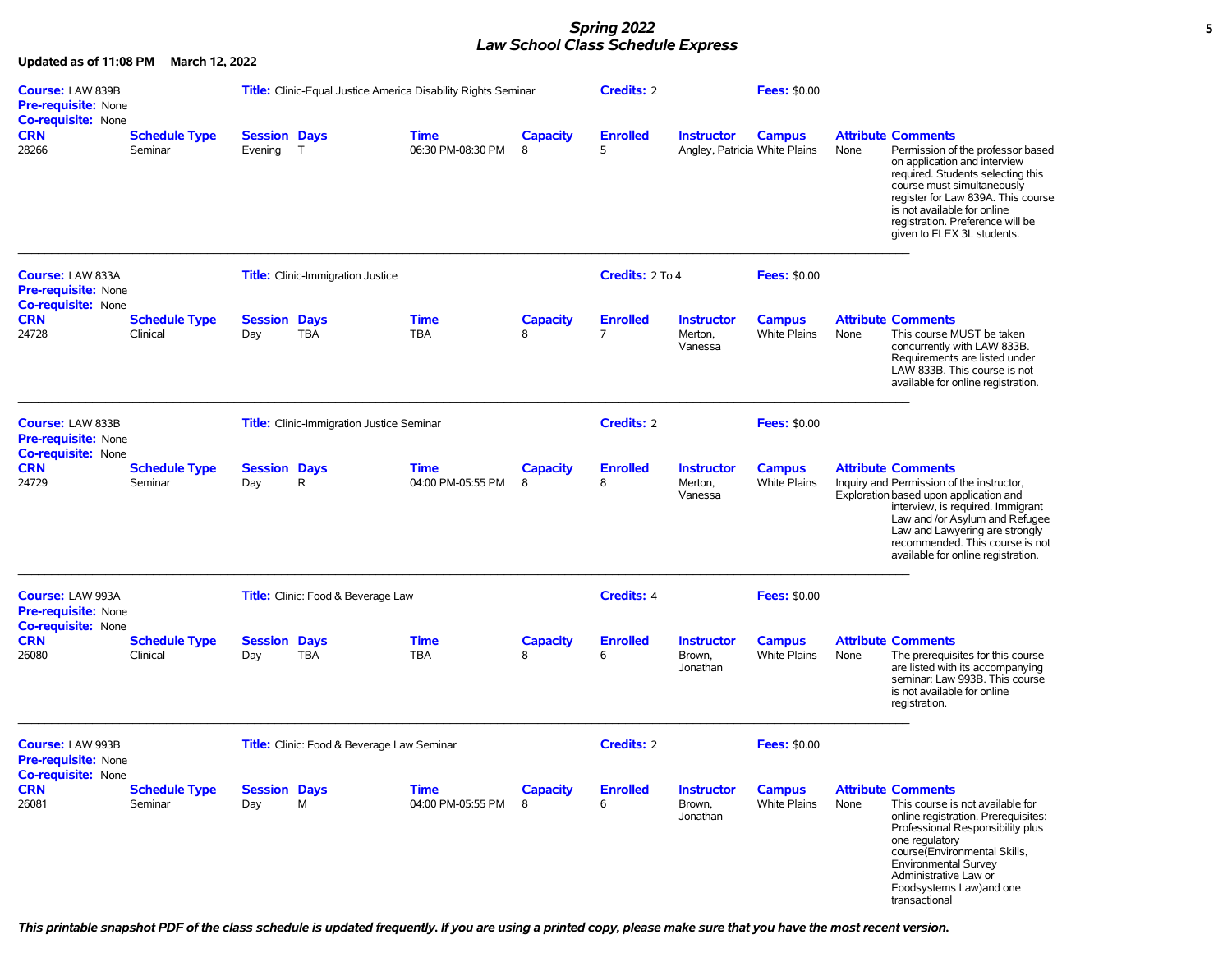## *Spring 2022* **6** *Law School Class Schedule Express*

**Updated as of 11:08 PM March 12, 2022**

26081 course(Corporations & P-ships, Drafting Legal Documents, Business Planning,Environmental Commercial Transactions, or Real Estate Transactions).The regulatory or transactional  $\_$  , and the state of the state of the state of the state of the state of the state of the state of the state of the state of the state of the state of the state of the state of the state of the state of the state of the **Course:** LAW 690DD **Title:** Commercial Arbitration Law & Practice **Credits:** 2 **Fees:** \$0.00 **Pre-requisite:** None **Co-requisite:** None **CRN Schedule Type Session Days Time Capacity Enrolled Instructor Campus Attribute Comments**<br>27850 Lecture Day T 09:00 AM-11:00 AM 30 14 Frisch, Tracey White Plains None None 27850 Lecture Day T 09:00 AM-11:00 AM 30 14 Frisch, Tracey White Plains None None  $\mathcal{L} = \{ \mathcal{L} = \{ \mathcal{L} = \{ \mathcal{L} = \{ \mathcal{L} = \{ \mathcal{L} = \{ \mathcal{L} = \{ \mathcal{L} = \{ \mathcal{L} = \{ \mathcal{L} = \{ \mathcal{L} = \{ \mathcal{L} = \{ \mathcal{L} = \{ \mathcal{L} = \{ \mathcal{L} = \{ \mathcal{L} = \{ \mathcal{L} = \{ \mathcal{L} = \{ \mathcal{L} = \{ \mathcal{L} = \{ \mathcal{L} = \{ \mathcal{L} = \{ \mathcal{L} = \{ \mathcal{L} = \{ \mathcal{$ **Course:** LAW 655D **Title:** Commercial Law: Sales of Goods (Distance) **Credits:** 3 **Fees:** \$0.00 **Pre-requisite:** None **Co-requisite:** None **CRN Schedule Type Session Days Time Capacity Enrolled Instructor Campus Attribute Comments**  27889 Lecture Day R 09:30 AM-11:00 AM 80 73 Tenzer, Leslie White Plains None This course will have a 1.5 hours asynchronous portion.  $\_$  , and the state of the state of the state of the state of the state of the state of the state of the state of the state of the state of the state of the state of the state of the state of the state of the state of the **Course:** LAW 908 **Title:** Commercial Leasing **Credits:** 2 Or 3 **Fees:** \$0.00 **Pre-requisite:** None **Co-requisite:** None **CRN Schedule Type Session Days Time Capacity Enrolled Instructor Campus Attribute Comments**  28275 Lecture Day R 02:00 PM-03:55 PM 30 10 Cuomo, Christopher White Plains None None  $\_$  , and the state of the state of the state of the state of the state of the state of the state of the state of the state of the state of the state of the state of the state of the state of the state of the state of the **Course:** LAW 903A **Title:** Commercial Real Estate Transactions: Skills **Credits:** 3 **Fees:** \$0.00 **Pre-requisite:** LAW 607 Minimum Grade of D **Co-requisite:** None **CRN Schedule Type Session Days Time Capacity Enrolled Instructor Campus Attribute Comments**  25327 Lecture Evening TR 06:30 PM-08:00 PM 10 7 Schnaufer, John White Plains None Prerequisite: Real Estate Transactions & Finance. Enrollment limited to 10 students.  $\_$  , and the state of the state of the state of the state of the state of the state of the state of the state of the state of the state of the state of the state of the state of the state of the state of the state of the **Course:** LAW 646 **Title:** Constitutional Law **Credits:** 4 **Fees:** \$0.00 **Pre-requisite:** None **Co-requisite:** None **CRN Schedule Type Session Days Time Capacity Enrolled Instructor Campus Attribute Comments**  24720 Lecture Day TR 10:00 AM-12:00 PM 75 65 Greenawalt, Alexander White Plains None None 24721 Lecture Day MW 10:00 AM-12:00 PM 75 76 Waldman, Emily White Plains None None 24722 Lecture Day TR 02:00 PM-03:55 PM 75 73 Greenawalt, Alexander White Plains None None  $\mathcal{L} = \{ \mathcal{L} = \{ \mathcal{L} = \{ \mathcal{L} = \{ \mathcal{L} = \{ \mathcal{L} = \{ \mathcal{L} = \{ \mathcal{L} = \{ \mathcal{L} = \{ \mathcal{L} = \{ \mathcal{L} = \{ \mathcal{L} = \{ \mathcal{L} = \{ \mathcal{L} = \{ \mathcal{L} = \{ \mathcal{L} = \{ \mathcal{L} = \{ \mathcal{L} = \{ \mathcal{L} = \{ \mathcal{L} = \{ \mathcal{L} = \{ \mathcal{L} = \{ \mathcal{L} = \{ \mathcal{L} = \{ \mathcal{$ **Course:** LAW 643 **Title:** Construction Law **Credits:** 2 **Fees:** \$0.00 **Pre-requisite:** None **Co-requisite:** None **CRN Schedule Type Session Days Time Capacity Enrolled Instructor Campus Attribute Comments**  27261 Lecture Evening M 06:30 PM-08:30 PM 30 18 Melo, George White Plains None None  $\_$  , and the state of the state of the state of the state of the state of the state of the state of the state of the state of the state of the state of the state of the state of the state of the state of the state of the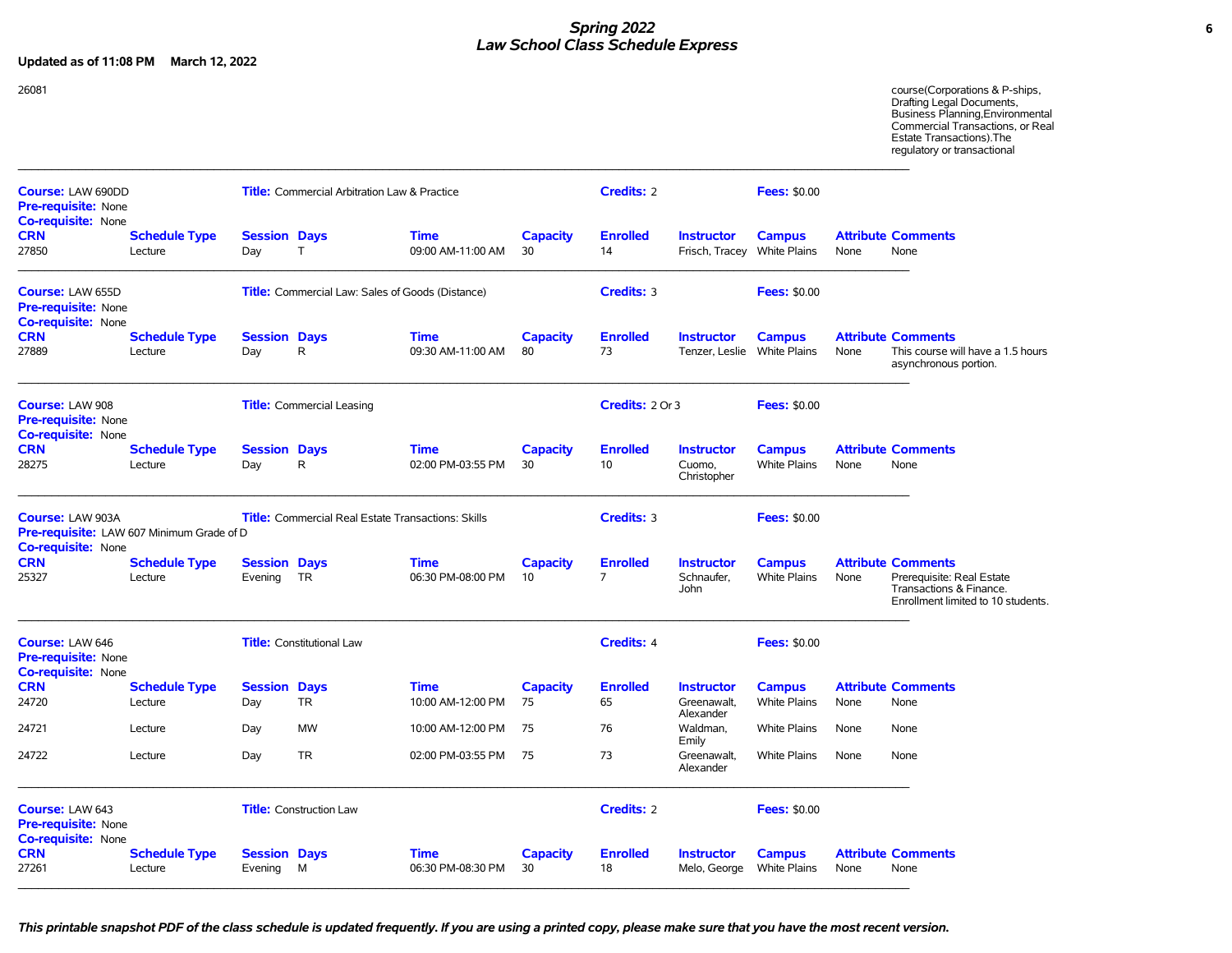### *Spring 2022* **7** *Law School Class Schedule Express*

| Course: LAW 601                                                            |                                           | <b>Title:</b> Contracts    |                                                  |                           |                 | <b>Credits: 4</b>     |                                                  | <b>Fees: \$0.00</b> |      |                                                                                                    |
|----------------------------------------------------------------------------|-------------------------------------------|----------------------------|--------------------------------------------------|---------------------------|-----------------|-----------------------|--------------------------------------------------|---------------------|------|----------------------------------------------------------------------------------------------------|
| <b>Pre-requisite: None</b><br>Co-requisite: None                           |                                           |                            |                                                  |                           |                 |                       |                                                  |                     |      |                                                                                                    |
| <b>CRN</b>                                                                 | <b>Schedule Type</b>                      | <b>Session Days</b>        |                                                  | <b>Time</b>               | <b>Capacity</b> | <b>Enrolled</b>       | <b>Instructor</b>                                | <b>Campus</b>       |      | <b>Attribute Comments</b>                                                                          |
| 26040                                                                      | Lecture                                   | Day                        | <b>MW</b>                                        | 10:00 AM-12:00 PM         | 75              | 68                    | Anderson,<br>Horace                              | <b>White Plains</b> | None | None                                                                                               |
| 26041                                                                      | Lecture                                   | Day                        | TR                                               | 02:00 PM-03:55 PM         | 75              | 76                    | Galperin, Josh                                   | <b>White Plains</b> | None | None                                                                                               |
| 26042                                                                      | Lecture                                   | Day                        | <b>MW</b>                                        | 02:00 PM-03:55 PM         | 75              | 69                    | Lin, Shirley                                     | <b>White Plains</b> | None | None                                                                                               |
| 27235                                                                      | Lecture                                   | Evening                    | T                                                | 06:30 PM-09:30 PM         | 70              | 63                    | Tenzer, Leslie White Plains                      |                     | None | None                                                                                               |
| Course: LAW 750                                                            |                                           |                            | <b>Title:</b> Corporate Finance                  |                           |                 | <b>Credits: 2</b>     |                                                  | <b>Fees: \$0.00</b> |      |                                                                                                    |
| <b>Co-requisite: None</b>                                                  | Pre-requisite: LAW 745 Minimum Grade of D |                            |                                                  |                           |                 |                       |                                                  |                     |      |                                                                                                    |
| <b>CRN</b>                                                                 | <b>Schedule Type</b>                      | <b>Session Days</b>        |                                                  | <b>Time</b>               | <b>Capacity</b> | <b>Enrolled</b>       | <b>Instructor</b>                                | <b>Campus</b>       |      | <b>Attribute Comments</b>                                                                          |
| 25669                                                                      | Lecture                                   | Evening                    | R                                                | 06:00 PM-08:00 PM         | 30              | 25                    | Lettera, John                                    | <b>White Plains</b> | None | Prerequisite:<br>Corporations & P-ships.                                                           |
| Course: LAW 745<br><b>Pre-requisite: None</b>                              |                                           |                            | <b>Title:</b> Corporations & Partnerships        |                           |                 | <b>Credits: 4</b>     |                                                  | <b>Fees: \$0.00</b> |      |                                                                                                    |
| Co-requisite: None                                                         |                                           |                            |                                                  |                           |                 |                       |                                                  |                     |      |                                                                                                    |
| <b>CRN</b>                                                                 | <b>Schedule Type</b>                      | <b>Session Days</b>        |                                                  | <b>Time</b>               | <b>Capacity</b> | <b>Enrolled</b>       | <b>Instructor</b>                                | <b>Campus</b>       |      | <b>Attribute Comments</b>                                                                          |
| 24733                                                                      | Lecture                                   | Day                        | <b>MW</b>                                        | 02:00 PM-03:55 PM         | 85              | 80                    | Vollweiler.<br>Debra                             | <b>White Plains</b> | None | None                                                                                               |
| Course: LAW 621                                                            |                                           | Title: Criminal Law        |                                                  |                           |                 | <b>Credits: 4</b>     |                                                  | <b>Fees: \$0.00</b> |      |                                                                                                    |
| <b>Pre-requisite: None</b><br><b>Co-requisite: None</b>                    |                                           |                            |                                                  |                           |                 |                       |                                                  |                     |      |                                                                                                    |
| <b>CRN</b>                                                                 | <b>Schedule Type</b>                      | <b>Session Days</b>        |                                                  | <b>Time</b>               | <b>Capacity</b> | <b>Enrolled</b>       | <b>Instructor</b>                                | <b>Campus</b>       |      | <b>Attribute Comments</b>                                                                          |
| 26036                                                                      | Lecture                                   | Day                        | <b>TF</b>                                        | 10:00 AM-12:00 PM         | 40              | 27                    | Freamon,<br>Bernard                              | <b>White Plains</b> | None | Only students enrolled in the<br>January 2022 entering class and<br>Flex JD students may take this |
| 27868                                                                      | Lecture                                   | Evening                    | R                                                | 06:30 PM-09:30 PM         | 70              | 60                    | Dorfman, David White Plains                      |                     | None | course.<br>None                                                                                    |
| Course: LAW 676<br><b>Pre-requisite: None</b><br><b>Co-requisite: None</b> |                                           |                            | <b>Title:</b> Criminal Procedure - Adjudication  |                           |                 | Credits: 3            |                                                  | <b>Fees: \$0.00</b> |      |                                                                                                    |
| <b>CRN</b>                                                                 | <b>Schedule Type</b>                      | <b>Session Days</b>        |                                                  | <b>Time</b>               | <b>Capacity</b> | <b>Enrolled</b>       | <b>Instructor</b>                                | <b>Campus</b>       |      | <b>Attribute Comments</b>                                                                          |
| 26623                                                                      | Lecture                                   | Evening                    | W                                                | 06:00 PM-09:00 PM         | 60              | 24                    | Scholar, Calvin White Plains                     |                     | None | None                                                                                               |
| Course: LAW 675<br>Pre-requisite: None<br><b>Co-requisite: None</b>        |                                           |                            | <b>Title:</b> Criminal Procedure - Investigation |                           |                 | <b>Credits: 4</b>     |                                                  | <b>Fees: \$0.00</b> |      |                                                                                                    |
| <b>CRN</b><br>24844                                                        | <b>Schedule Type</b><br>Lecture           | <b>Session Days</b><br>Day | <b>TR</b>                                        | Time<br>11:15 AM-01:15 PM | Capacity<br>99  | <b>Enrolled</b><br>82 | <b>Instructor</b><br>Dorfman, David White Plains | <b>Campus</b>       | None | <b>Attribute Comments</b><br>None                                                                  |
|                                                                            |                                           |                            |                                                  |                           |                 |                       |                                                  |                     |      |                                                                                                    |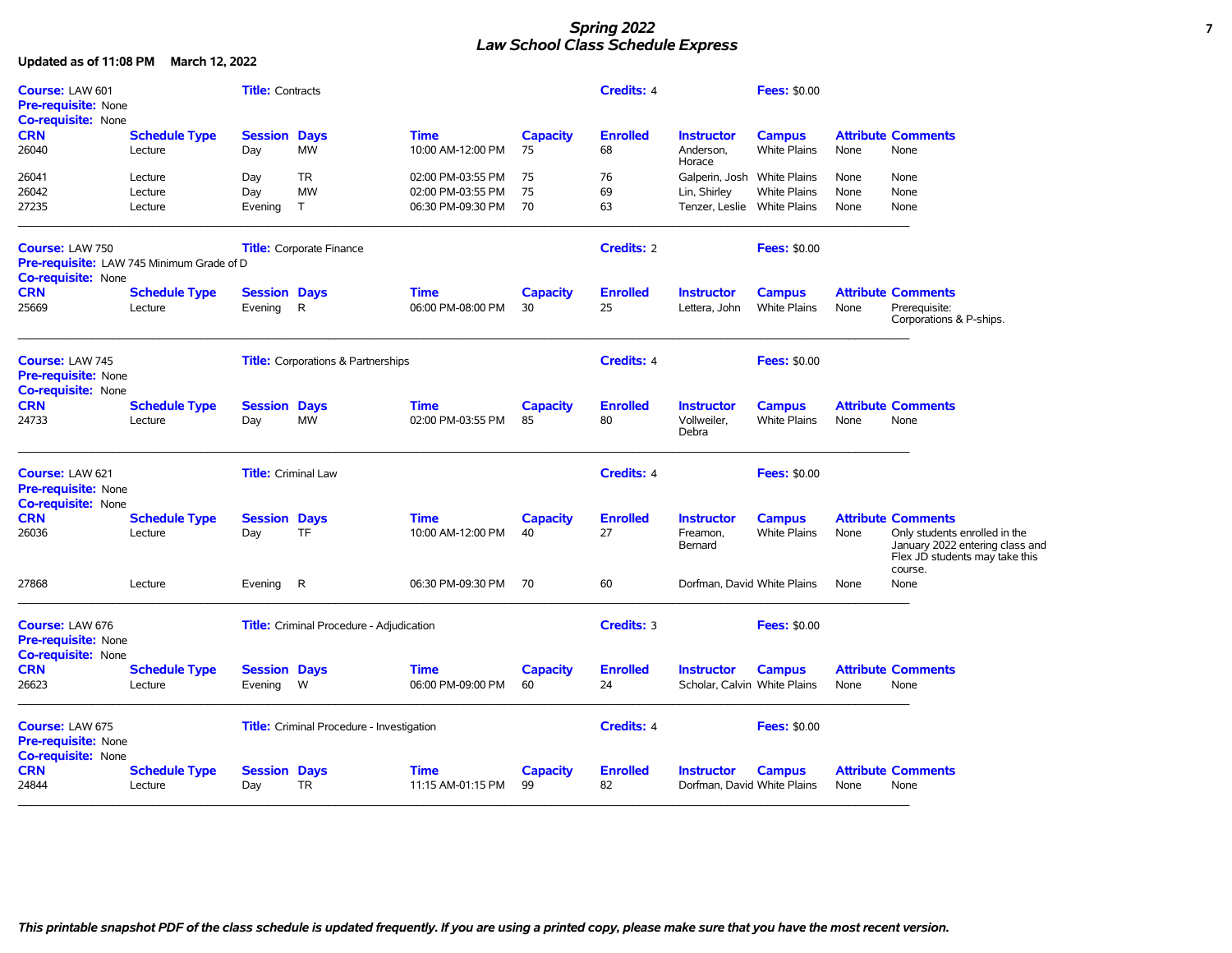### *Spring 2022* **8** *Law School Class Schedule Express*

| Course: LAW 859<br><b>Pre-requisite: None</b><br><b>Co-requisite: None</b>          |                                    |                                  | <b>Title:</b> Critical Race Theory                              |                                  |                       | <b>Credits: 2</b>     |                                                   | <b>Fees: \$0.00</b>                  |      |                                                                                                                                                                                                                           |
|-------------------------------------------------------------------------------------|------------------------------------|----------------------------------|-----------------------------------------------------------------|----------------------------------|-----------------------|-----------------------|---------------------------------------------------|--------------------------------------|------|---------------------------------------------------------------------------------------------------------------------------------------------------------------------------------------------------------------------------|
| <b>CRN</b><br>27865                                                                 | <b>Schedule Type</b><br>Seminar    | <b>Session Days</b><br>Evening   | W                                                               | <b>Time</b><br>06:00 PM-08:00 PM | <b>Capacity</b><br>16 | <b>Enrolled</b><br>14 | <b>Instructor</b><br>Thebaud.<br>Shirley          | <b>Campus</b><br><b>White Plains</b> | None | <b>Attribute Comments</b><br>None                                                                                                                                                                                         |
| Course: LAW 913E<br><b>Pre-requisite: None</b><br><b>Co-requisite: None</b>         |                                    |                                  | <b>Title:</b> Disaster Law, Emergency Preparedness and Response |                                  |                       | Credits: 1            |                                                   | <b>Fees: \$0.00</b>                  |      |                                                                                                                                                                                                                           |
| <b>CRN</b><br>26389                                                                 | <b>Schedule Type</b><br>Seminar    | <b>Session Days</b><br>Evening   | $\mathsf{R}$                                                    | <b>Time</b><br>06:00 PM-08:00 PM | <b>Capacity</b><br>30 | <b>Enrolled</b><br>12 | <b>Instructor</b><br>Capasso,<br>Samuel           | <b>Campus</b><br><b>White Plains</b> | None | <b>Attribute Comments</b><br>This course meets for the 1st half<br>of the spring semester Below are<br>the dates which will meet on<br>Thursdays from 6-8 PM January<br>20, 27 and February 3, 10, 17 and<br>March 3, 10. |
| Course: LAW 825<br><b>Pre-requisite: None</b><br><b>Co-requisite: None</b>          |                                    |                                  | <b>Title:</b> Drafting Legal Documents                          |                                  |                       | Credits: 2            |                                                   | <b>Fees: \$0.00</b>                  |      |                                                                                                                                                                                                                           |
| <b>CRN</b><br>25648                                                                 | <b>Schedule Type</b><br>Simulation | <b>Session Days</b><br>Day       | M                                                               | <b>Time</b><br>09:00 AM-11:00 AM | <b>Capacity</b><br>16 | <b>Enrolled</b><br>15 | <b>Instructor</b><br>Breslow.                     | <b>Campus</b><br><b>White Plains</b> | None | <b>Attribute Comments</b><br>Enrollment limited to 16 students.                                                                                                                                                           |
| 25740                                                                               | Simulation                         | Evening                          | м                                                               | 06:00 PM-08:00 PM                | 16                    | 14                    | Lauren<br>Diamond, Jay                            | <b>White Plains</b>                  | None | Enrollment limited to 16 students.                                                                                                                                                                                        |
| Course: LAW 741<br><b>Pre-requisite: None</b><br><b>Co-requisite: None</b>          |                                    | <b>Title: Elder Law</b>          |                                                                 |                                  |                       | <b>Credits: 2</b>     |                                                   | <b>Fees: \$0.00</b>                  |      |                                                                                                                                                                                                                           |
| <b>CRN</b><br>27845                                                                 | <b>Schedule Type</b><br>Lecture    | <b>Session Days</b><br>Day       | M                                                               | <b>Time</b><br>02:00 PM-03:55 PM | <b>Capacity</b><br>40 | <b>Enrolled</b><br>30 | <b>Instructor</b><br>Flint, Gretchen White Plains | <b>Campus</b>                        | None | <b>Attribute Comments</b><br>None                                                                                                                                                                                         |
| Course: LAW 781D<br><b>Pre-requisite: None</b><br><b>Co-requisite: None</b>         |                                    |                                  | <b>Title:</b> Employment Law Survey                             |                                  |                       | Credits: 3            |                                                   | <b>Fees: \$0.00</b>                  |      |                                                                                                                                                                                                                           |
| <b>CRN</b><br>28241                                                                 | <b>Schedule Type</b><br>Lecture    | <b>Session Days</b><br>Evening   | TR                                                              | <b>Time</b><br>06:00 PM-07:30 PM | <b>Capacity</b><br>30 | <b>Enrolled</b><br>27 | <b>Instructor</b><br>Steer, Richard White Plains  | <b>Campus</b>                        | None | <b>Attribute Comments</b><br>None                                                                                                                                                                                         |
| <b>Course: LAW 797DD</b><br><b>Pre-requisite: None</b><br><b>Co-requisite: None</b> |                                    |                                  | Title: Env Law Sem: Current Challenges (Distance)               |                                  |                       | <b>Credits: 2</b>     |                                                   | <b>Fees: \$0.00</b>                  |      |                                                                                                                                                                                                                           |
| <b>CRN</b><br>27861                                                                 | <b>Schedule Type</b><br>Seminar    | <b>Session Days</b><br>Evening T |                                                                 | <b>Time</b><br>06:00 PM-08:00 PM | <b>Capacity</b><br>16 | <b>Enrolled</b><br>12 | <b>Instructor</b><br>Matthews, Faye White Plains  | <b>Campus</b>                        | None | <b>Attribute Comments</b><br>None                                                                                                                                                                                         |
| Course: LAW 797N<br><b>Pre-requisite: None</b><br><b>Co-requisite: None</b>         |                                    |                                  | <b>Title:</b> Environmental Dispute Resolution                  |                                  |                       | Credits: 3            |                                                   | <b>Fees: \$0.00</b>                  |      |                                                                                                                                                                                                                           |
| <b>CRN</b><br>27841                                                                 | <b>Schedule Type</b><br>Simulation | <b>Session Days</b><br>Day       | <b>MW</b>                                                       | <b>Time</b><br>09:30 AM-11:00 AM | <b>Capacity</b><br>22 | <b>Enrolled</b><br>22 | <b>Instructor</b><br>Bacher, Jessica White Plains | <b>Campus</b>                        | None | <b>Attribute Comments</b><br>None                                                                                                                                                                                         |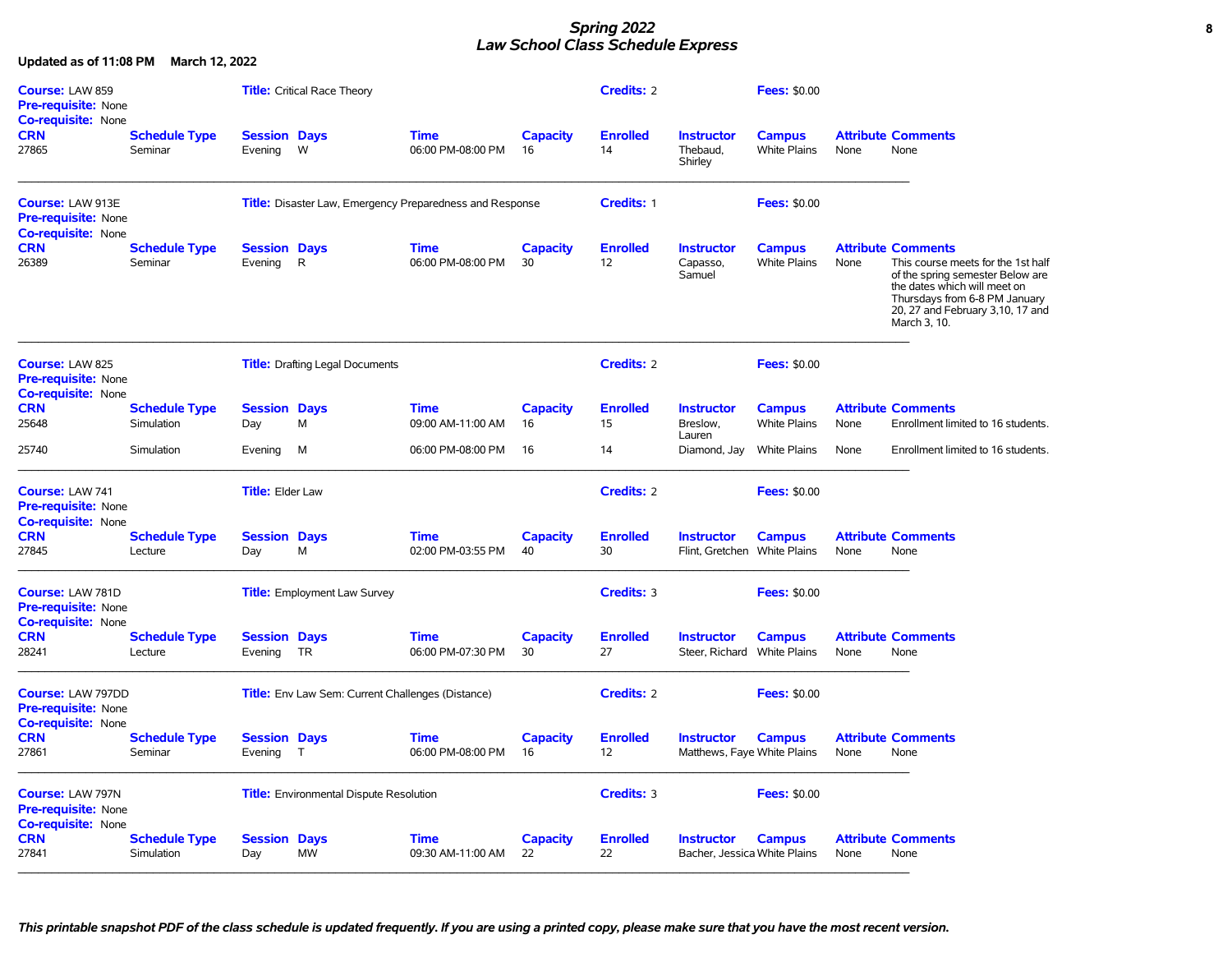### *Spring 2022* **9** *Law School Class Schedule Express*

**Updated as of 11:08 PM March 12, 2022**

| <b>Course: LAW 797W</b><br><b>Pre-requisite: None</b><br><b>Co-requisite: None</b><br><b>CRN</b><br><b>Schedule Type</b> |                                            | <b>Title:</b> Environmental Law Seminar: Environmental Rights |                                                                                                                  |                                  | <b>Credits: 2</b>     |                                   | <b>Fees: \$0.00</b>                              |                                      |      |                                                                                       |
|--------------------------------------------------------------------------------------------------------------------------|--------------------------------------------|---------------------------------------------------------------|------------------------------------------------------------------------------------------------------------------|----------------------------------|-----------------------|-----------------------------------|--------------------------------------------------|--------------------------------------|------|---------------------------------------------------------------------------------------|
| 27876                                                                                                                    | Seminar                                    | <b>Session Days</b><br>Day                                    | М                                                                                                                | <b>Time</b><br>02:00 PM-03:55 PM | <b>Capacity</b><br>16 | <b>Enrolled</b><br>13             | <b>Instructor</b><br>May, James                  | <b>Campus</b><br><b>White Plains</b> | None | <b>Attribute Comments</b><br>None                                                     |
| <b>Course: LAW 797V</b><br><b>Pre-requisite: None</b><br><b>Co-requisite: None</b>                                       |                                            |                                                               | <b>Title:</b> Environmental Law Seminar: Post Pandemic Land Use                                                  |                                  |                       | <b>Credits: 2</b>                 |                                                  | <b>Fees: \$0.00</b>                  |      |                                                                                       |
| <b>CRN</b><br>27849                                                                                                      | <b>Schedule Type</b><br>Seminar            | <b>Session Days</b><br>Day                                    | W                                                                                                                | <b>Time</b><br>04:00 PM-05:55 PM | Capacity<br>16        | <b>Enrolled</b><br>$\overline{7}$ | <b>Instructor</b><br>Nolon, John                 | <b>Campus</b><br><b>White Plains</b> | None | <b>Attribute Comments</b><br>Permission of the Professor<br>required.                 |
| <b>Course: LAW 856</b><br>Pre-requisite: None<br><b>Co-requisite: None</b>                                               |                                            |                                                               | <b>Title:</b> Environmental Law Survey                                                                           |                                  |                       | Credits: 3                        |                                                  | <b>Fees: \$0.00</b>                  |      |                                                                                       |
| <b>CRN</b><br>25046                                                                                                      | <b>Schedule Type</b><br>Lecture            | <b>Session Days</b><br>Day                                    | <b>MW</b>                                                                                                        | <b>Time</b><br>11:15 AM-12:45 PM | <b>Capacity</b><br>60 | <b>Enrolled</b><br>29             | <b>Instructor</b><br>Erwin, John                 | <b>Campus</b><br><b>White Plains</b> | None | <b>Attribute Comments</b><br>Recommended: Environmental<br>Skills.                    |
| <b>Course: LAW 857</b><br><b>Pre-requisite: None</b><br><b>Co-requisite: None</b>                                        |                                            |                                                               | <b>Title:</b> Environmental Skills & Practice                                                                    |                                  |                       | <b>Credits: 4</b>                 |                                                  | <b>Fees: \$0.00</b>                  |      |                                                                                       |
| <b>CRN</b><br>27852                                                                                                      | <b>Schedule Type</b><br>Skills Development | <b>Session Days</b><br>Day                                    | <b>TR</b>                                                                                                        | <b>Time</b><br>09:00 AM-11:00 AM | <b>Capacity</b><br>40 | <b>Enrolled</b><br>28             | <b>Instructor</b><br>Galperin, Josh White Plains | <b>Campus</b>                        | None | <b>Attribute Comments</b><br>None                                                     |
| Course: LAW 700<br>Co-requisite: None                                                                                    |                                            |                                                               | <b>Title:</b> Estate Planning<br><b>Pre-requisite:</b> LAW 701 Minimum Grade of D And LAW 651 Minimum Grade of D |                                  |                       | <b>Credits: 2</b>                 |                                                  | <b>Fees: \$0.00</b>                  |      |                                                                                       |
| <b>CRN</b><br>27293                                                                                                      | <b>Schedule Type</b><br>Lecture            | <b>Session Days</b><br>Day                                    | W                                                                                                                | <b>Time</b><br>09:00 AM-11:00 AM | <b>Capacity</b><br>30 | <b>Enrolled</b><br>5              | <b>Instructor</b><br>Soojian,<br>Jessica         | <b>Campus</b><br><b>White Plains</b> | None | <b>Attribute Comments</b><br>Prerequisites: Wills & Trusts and<br>Federal Income Tax. |
| Course: LAW 649<br><b>Pre-requisite: None</b><br><b>Co-requisite: None</b>                                               |                                            | <b>Title:</b> Evidence                                        |                                                                                                                  |                                  |                       | <b>Credits: 4</b>                 |                                                  | <b>Fees: \$0.00</b>                  |      |                                                                                       |
| <b>CRN</b><br>27888                                                                                                      | <b>Schedule Type</b><br>Lecture            | <b>Session Days</b><br>Evening                                | R                                                                                                                | <b>Time</b><br>06:30 PM-09:30 PM | <b>Capacity</b><br>60 | <b>Enrolled</b><br>35             | <b>Instructor</b><br>Muller, Art                 | <b>Campus</b><br><b>White Plains</b> | None | <b>Attribute Comments</b><br>None                                                     |
| Course: LAW 649D<br><b>Pre-requisite: None</b><br><b>Co-requisite: None</b>                                              |                                            | <b>Title:</b> Evidence                                        |                                                                                                                  |                                  |                       | <b>Credits: 4</b>                 |                                                  | <b>Fees: \$0.00</b>                  |      |                                                                                       |
| <b>CRN</b><br>27854                                                                                                      | <b>Schedule Type</b><br>Lecture            | <b>Session Days</b><br>Day                                    | TR                                                                                                               | <b>Time</b><br>09:00 AM-11:00 AM | <b>Capacity</b><br>99 | <b>Enrolled</b><br>41             | <b>Instructor</b><br>Gershman,<br><b>Bennett</b> | <b>Campus</b><br>White Plains        | None | <b>Attribute Comments</b><br>None                                                     |
| <b>Course: LAW 786FP</b><br>Pre-requisite: None<br>Co-requisite: None                                                    |                                            |                                                               | Title: Externship Corporate Law Field Placement                                                                  |                                  |                       | Credits: 4                        |                                                  | <b>Fees: \$0.00</b>                  |      |                                                                                       |
| <b>CRN</b>                                                                                                               | <b>Schedule Type</b>                       | <b>Session Days</b>                                           |                                                                                                                  | <b>Time</b>                      | Capacity              | <b>Enrolled</b>                   | <b>Instructor</b>                                | <b>Campus</b>                        |      | <b>Attribute Comments</b>                                                             |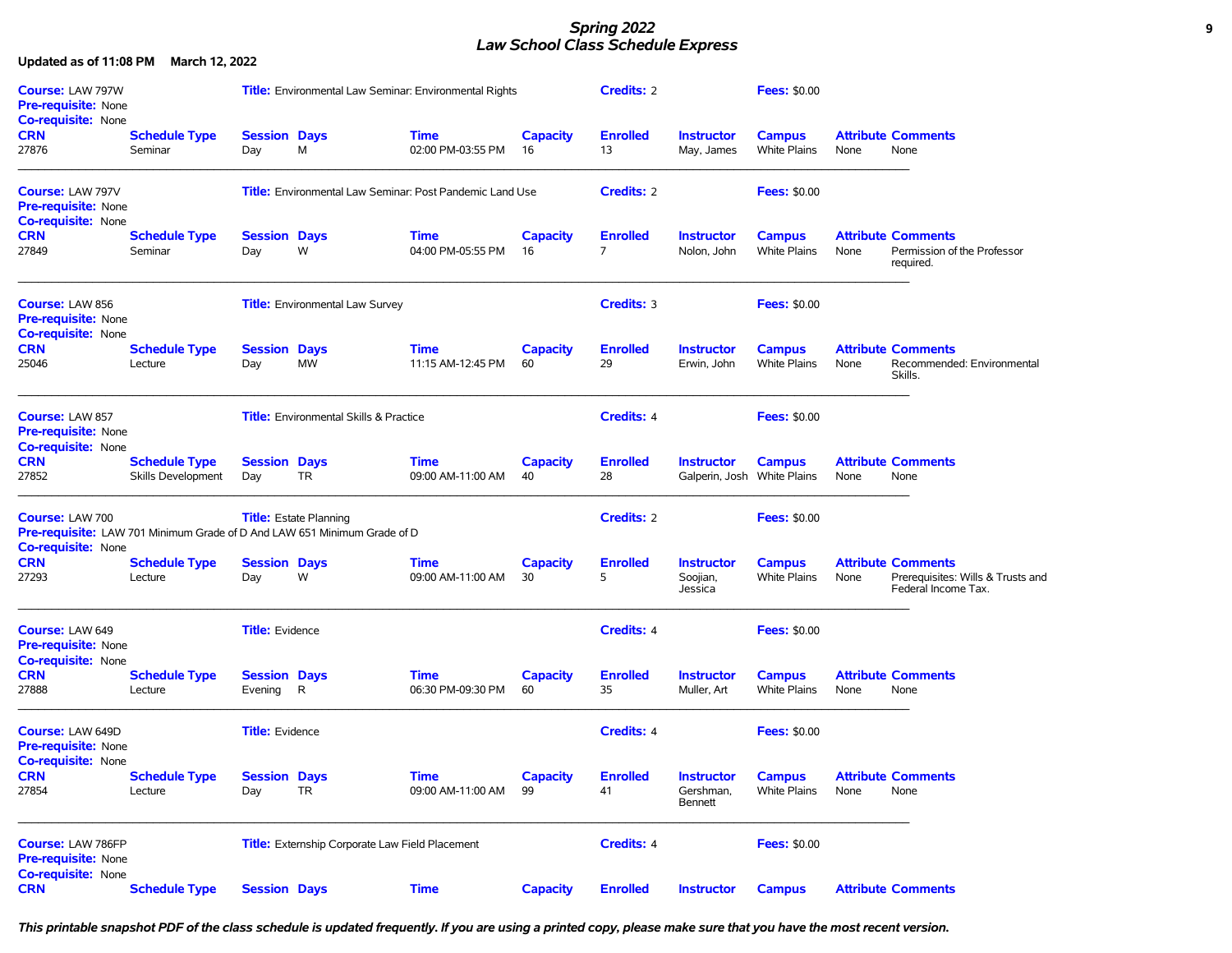## *Spring 2022* **10** *Law School Class Schedule Express*

| Updated as of 11:08 PM                                                       | March 12, 2022                     |                                |                                                        |                                  |                       |                      |                                           |                                      |      |                                                                                                                                                                                                                                                                                                             |
|------------------------------------------------------------------------------|------------------------------------|--------------------------------|--------------------------------------------------------|----------------------------------|-----------------------|----------------------|-------------------------------------------|--------------------------------------|------|-------------------------------------------------------------------------------------------------------------------------------------------------------------------------------------------------------------------------------------------------------------------------------------------------------------|
| 26686                                                                        | Externship                         | Day                            | TBA                                                    | <b>TBA</b>                       | 10                    | 6                    | Kendy Jr.,<br>Joseph                      | <b>White Plains</b>                  | None | Prerequisites: Application and<br>permission of the instructor. Must<br>register for Seminar portion as<br>well as Field Placement Not<br>available for online registration.<br>Must take Corps & Pships for<br>corporate placements or<br>Intellectual Property Survey for IP<br>Placements.               |
| <b>Course: LAW 786SS</b><br><b>Pre-requisite: None</b>                       |                                    |                                | <b>Title:</b> Externship Corporate Seminar             |                                  |                       | Credits: 1           |                                           | <b>Fees: \$0.00</b>                  |      |                                                                                                                                                                                                                                                                                                             |
| <b>Co-requisite: None</b><br><b>CRN</b><br>26687                             | <b>Schedule Type</b><br>Seminar    | <b>Session Days</b><br>Day     | T                                                      | <b>Time</b><br>04:00 PM-05:55 PM | Capacity<br>10        | <b>Enrolled</b><br>6 | <b>Instructor</b><br>Kendy Jr.,<br>Joseph | <b>Campus</b><br><b>White Plains</b> | None | <b>Attribute Comments</b><br>Prerequisite: Application and<br>permission of instructor. Must<br>register for Field Placement as<br>well as seminar. Not available for<br>online registration. Must take<br>Corps & PShips for corporate<br>placements or Intellectual Property<br>Survey for IP placements. |
| Course: LAW 821FP<br><b>Pre-requisite: None</b><br><b>Co-requisite: None</b> |                                    |                                | <b>Title:</b> Externship Environmental Field Placement |                                  |                       | Credits: 3           |                                           | <b>Fees: \$0.00</b>                  |      |                                                                                                                                                                                                                                                                                                             |
| <b>CRN</b><br>26684                                                          | <b>Schedule Type</b><br>Externship | <b>Session Days</b><br>Day     | <b>TBA</b>                                             | <b>Time</b><br><b>TBA</b>        | <b>Capacity</b><br>10 | <b>Enrolled</b><br>8 | <b>Instructor</b><br>Albin, Jessica       | <b>Campus</b><br><b>White Plains</b> | None | <b>Attribute Comments</b><br>Prerequisites: Application and<br>permission of instructor. Must<br>register for Seminar portion as<br>well as Field Placement Not<br>available for online registration.                                                                                                       |
| Course: LAW 821S<br><b>Pre-requisite: None</b><br><b>Co-requisite: None</b>  |                                    |                                | <b>Title:</b> Externship Environmental Seminar         |                                  |                       | Credits: 1           |                                           | <b>Fees: \$0.00</b>                  |      |                                                                                                                                                                                                                                                                                                             |
| <b>CRN</b><br>26685                                                          | <b>Schedule Type</b><br>Seminar    | <b>Session Days</b><br>Evening | M                                                      | <b>Time</b><br>06:00 PM-08:00 PM | <b>Capacity</b><br>10 | <b>Enrolled</b><br>8 | <b>Instructor</b><br>Albin, Jessica       | <b>Campus</b><br><b>White Plains</b> | None | <b>Attribute Comments</b><br>Prerequisite: Application and<br>permission of the instructor. Must<br>register for Field Placement as<br>well as Seminar. Not available for<br>online registration.                                                                                                           |
| Course: LAW 694FP<br><b>Pre-requisite: None</b><br><b>Co-requisite: None</b> |                                    |                                | <b>Title:</b> Externship Family Court Field Placement  |                                  |                       | <b>Credits: 2</b>    |                                           | <b>Fees: \$0.00</b>                  |      |                                                                                                                                                                                                                                                                                                             |
| <b>CRN</b><br>26696                                                          | <b>Schedule Type</b><br>Externship | <b>Session Days</b><br>Day     | TBA                                                    | <b>Time</b><br><b>TBA</b>        | <b>Capacity</b><br>8  | <b>Enrolled</b><br>6 | <b>Instructor</b><br>Alter, Tracey        | <b>Campus</b><br><b>White Plains</b> | None | <b>Attribute Comments</b><br>Prerequisite: Application and<br>permission of instructor.<br>Recommended: Evidence Must<br>register for Seminar portion as<br>well as Field Placement Not<br>available for online registration.                                                                               |
| Course: LAW 694S<br>Pre-requisite: None                                      |                                    |                                | <b>Title:</b> Externship Family Court Seminar          |                                  |                       | Credits: 1           |                                           | <b>Fees: \$0.00</b>                  |      |                                                                                                                                                                                                                                                                                                             |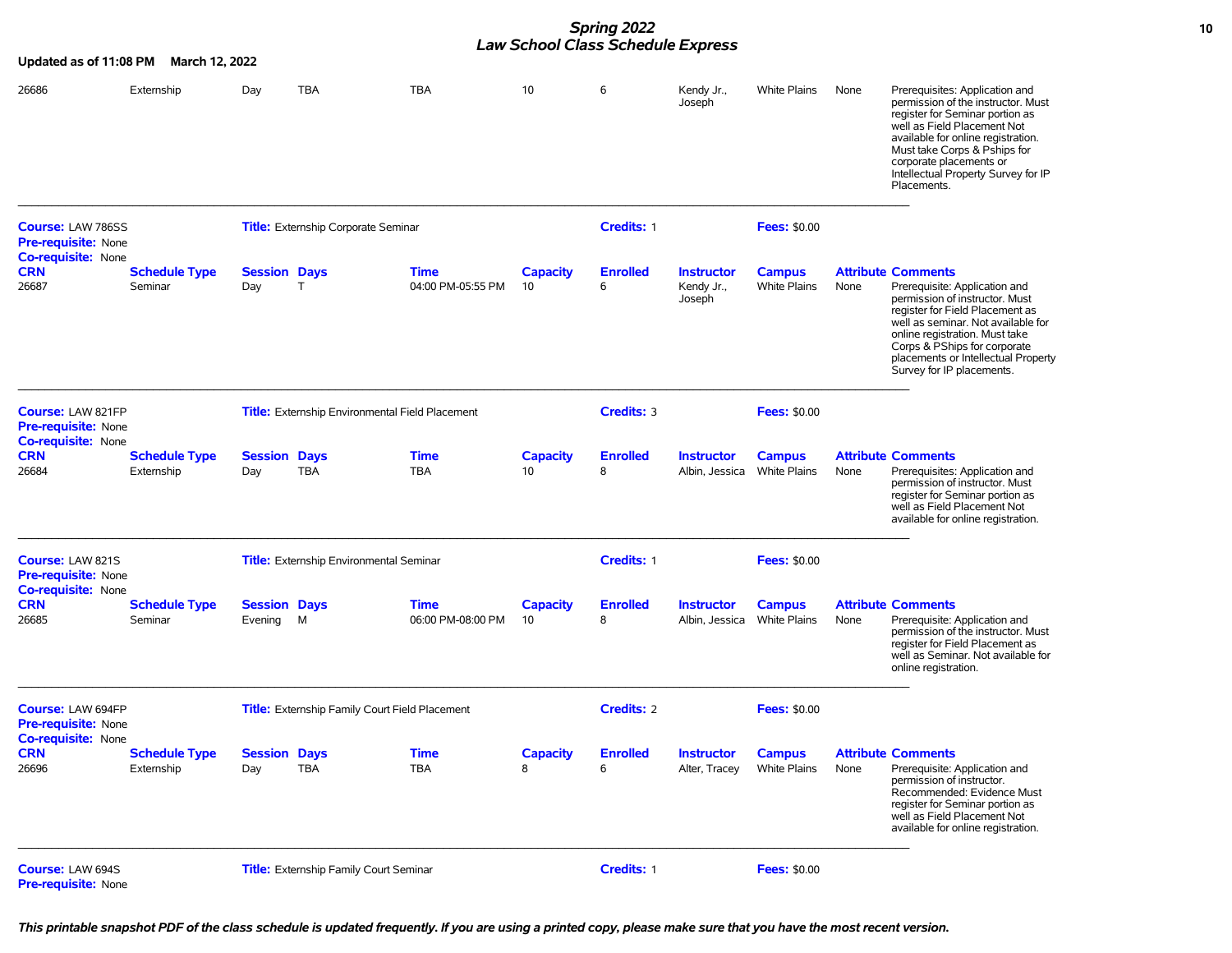# *Spring 2022* **11** *Law School Class Schedule Express*

**Updated as of 11:08 PM March 12, 2022**

| <b>Co-requisite: None</b><br><b>CRN</b><br>26697                                    | <b>Schedule Type</b><br>Seminar    | <b>Session Days</b><br>Day     | W                                                        | <b>Time</b><br>04:00 PM-05:55 PM                                 | <b>Capacity</b><br>8  | <b>Enrolled</b><br>7  | <b>Instructor</b><br>Alter, Tracey     | <b>Campus</b><br>White Plains        | None | <b>Attribute Comments</b><br>Prerequisite: Application and<br>permission of instructor.<br>Recommended: Evidence Must<br>register for Field Placement as<br>well as seminar Not available for<br>online registration.                                               |
|-------------------------------------------------------------------------------------|------------------------------------|--------------------------------|----------------------------------------------------------|------------------------------------------------------------------|-----------------------|-----------------------|----------------------------------------|--------------------------------------|------|---------------------------------------------------------------------------------------------------------------------------------------------------------------------------------------------------------------------------------------------------------------------|
| Course: LAW 764FP<br><b>Pre-requisite: None</b><br><b>Co-requisite: None</b>        |                                    |                                |                                                          | <b>Title:</b> Externship Federal Judicial Honors Field Placement |                       | Credits: 3            |                                        | <b>Fees: \$0.00</b>                  |      |                                                                                                                                                                                                                                                                     |
| <b>CRN</b><br>26688                                                                 | <b>Schedule Type</b><br>Externship | <b>Session Days</b><br>Day     | <b>TBA</b>                                               | <b>Time</b><br><b>TBA</b>                                        | <b>Capacity</b><br>24 | <b>Enrolled</b><br>24 | <b>Instructor</b><br>Waldman.<br>Emily | <b>Campus</b><br>White Plains        | None | <b>Attribute Comments</b><br>Prerequisites: Application and<br>permission of instructor. Must<br>register for Seminar as well as<br>Field Placement. Not available for<br>online registration.                                                                      |
| <b>Course: LAW 764SS</b><br><b>Pre-requisite: None</b><br><b>Co-requisite: None</b> |                                    |                                | <b>Title:</b> Externship Federal Judicial Honors Seminar |                                                                  |                       | Credits: 1            |                                        | <b>Fees: \$0.00</b>                  |      |                                                                                                                                                                                                                                                                     |
| <b>CRN</b><br>26689                                                                 | <b>Schedule Type</b><br>Seminar    | <b>Session Days</b><br>Day     | W                                                        | <b>Time</b><br>04:00 PM-05:55 PM                                 | <b>Capacity</b><br>24 | <b>Enrolled</b><br>24 | <b>Instructor</b><br>Beane, Joy        | <b>Campus</b><br>White Plains        | None | <b>Attribute Comments</b><br>Prerequisite: Application and<br>permission of instructor. Must<br>register for Field Placement as<br>well as Seminar. Not available for<br>online registration.                                                                       |
| Course: LAW 710FP<br><b>Pre-requisite: None</b><br><b>Co-requisite: None</b>        |                                    |                                |                                                          | Title: Externship Honors Prosecution Field Placement             |                       | Credits: 4 To 5       |                                        | <b>Fees: \$0.00</b>                  |      |                                                                                                                                                                                                                                                                     |
| <b>CRN</b><br>26692                                                                 | <b>Schedule Type</b><br>Externship | <b>Session Days</b><br>Evening | <b>TBA</b>                                               | <b>Time</b><br><b>TBA</b>                                        | <b>Capacity</b><br>10 | <b>Enrolled</b><br>6  | <b>Instructor</b><br>Barry, Carol      | <b>Campus</b><br><b>White Plains</b> | None | <b>Attribute Comments</b><br>Prerequisites: Evidence, Crim<br>Procedure Investigation,<br>application, interview, and<br>permission of the instructor. Must<br>register for Seminar portion as<br>well as Field Placement Not<br>available for online registration. |
| Course: LAW 710S<br><b>Pre-requisite: None</b><br><b>Co-requisite: None</b>         |                                    |                                | Title: Externship Honors Prosecution Seminar             |                                                                  |                       | Credits: 1 To 2       |                                        | <b>Fees: \$0.00</b>                  |      |                                                                                                                                                                                                                                                                     |
| <b>CRN</b><br>26693                                                                 | <b>Schedule Type</b><br>Seminar    | <b>Session Days</b><br>Evening | W                                                        | <b>Time</b><br>06:00 PM-08:00 PM                                 | <b>Capacity</b><br>10 | <b>Enrolled</b><br>6  | <b>Instructor</b><br>Barry, Carol      | <b>Campus</b><br><b>White Plains</b> | None | <b>Attribute Comments</b><br>Prerequisites: Evidence, Crim<br>Procedure Investigation,<br>application, interview, and<br>permission of instructor. Must<br>register for Field Placement as<br>well as Seminar Not available for<br>online registration.             |
| Course: LAW 799FP<br><b>Pre-requisite: None</b><br><b>Co-requisite: None</b>        |                                    |                                | <b>Title:</b> Externship Prosecution Field Placement     |                                                                  |                       | Credits: 3 To 5       |                                        | <b>Fees: \$0.00</b>                  |      |                                                                                                                                                                                                                                                                     |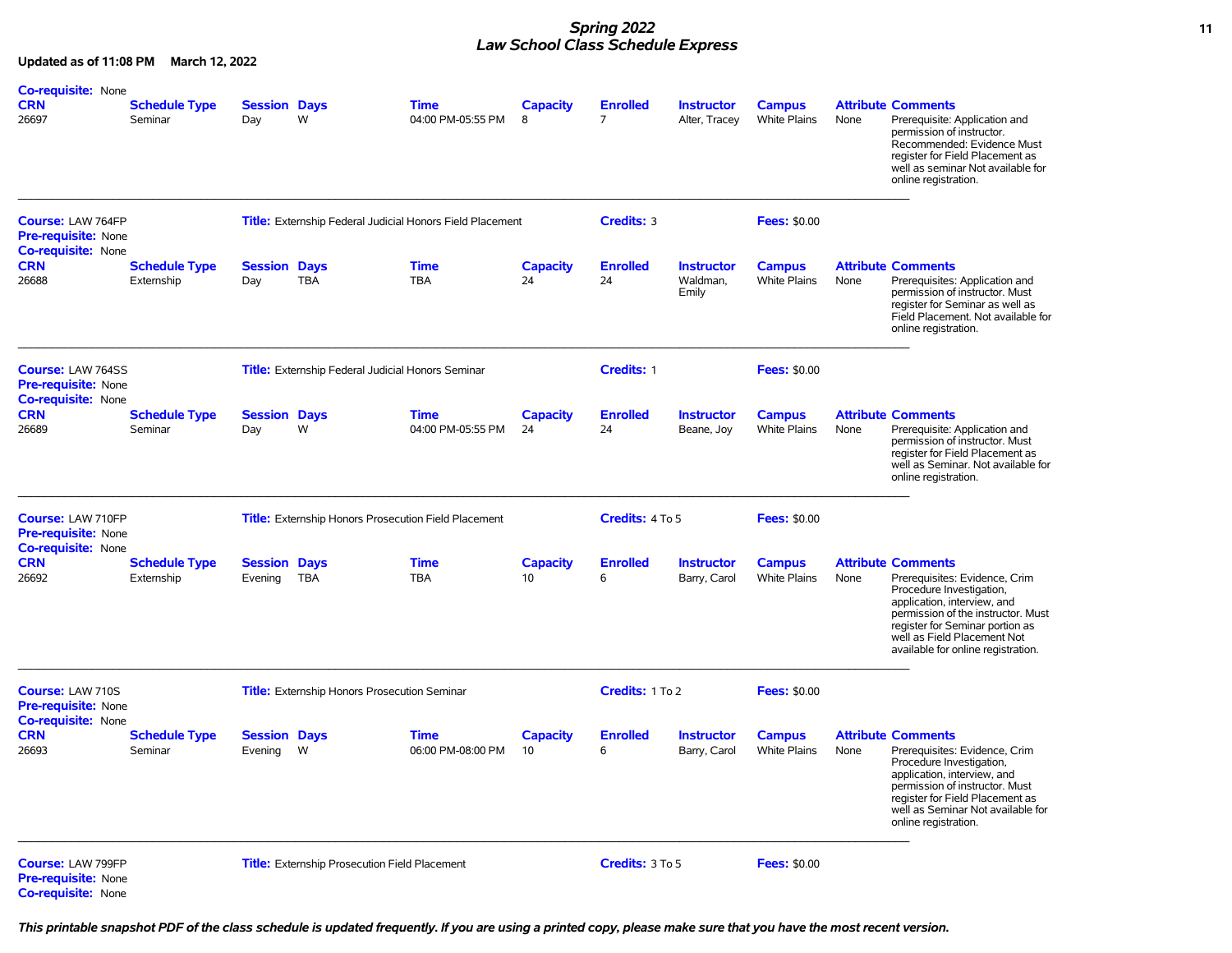## *Spring 2022* **12** *Law School Class Schedule Express*

**Updated as of 11:08 PM March 12, 2022**

| <b>CRN</b><br>26694                                                          | <b>Schedule Type</b><br>Externship | <b>Session Days</b><br>Day     | <b>TBA</b>                                           | <b>Time</b><br><b>TBA</b>                                        | <b>Capacity</b><br>10 | <b>Enrolled</b><br>$\overline{7}$ | <b>Instructor</b><br>Barry, Carol                 | <b>Campus</b><br>White Plains | None | <b>Attribute Comments</b><br>Prerequisites: Evidence, Crim<br>Procedure Investigation,<br>application and permission of<br>instructor. Must register for<br>Seminar portion as well as Field<br>Placement Not available for online<br>registration. |
|------------------------------------------------------------------------------|------------------------------------|--------------------------------|------------------------------------------------------|------------------------------------------------------------------|-----------------------|-----------------------------------|---------------------------------------------------|-------------------------------|------|-----------------------------------------------------------------------------------------------------------------------------------------------------------------------------------------------------------------------------------------------------|
| Course: LAW 799S<br><b>Pre-requisite: None</b>                               |                                    |                                | <b>Title:</b> Externship Prosecution Seminar         |                                                                  |                       | Credits: 1                        |                                                   | <b>Fees: \$0.00</b>           |      |                                                                                                                                                                                                                                                     |
| <b>Co-requisite: None</b><br><b>CRN</b><br>26695                             | <b>Schedule Type</b><br>Seminar    | <b>Session Days</b><br>Day     | R                                                    | <b>Time</b><br>04:00 PM-05:55 PM                                 | <b>Capacity</b><br>10 | <b>Enrolled</b><br>$\overline{7}$ | <b>Instructor</b><br>Barry, Carol                 | <b>Campus</b><br>White Plains | None | <b>Attribute Comments</b><br>Prerequisites: Evidence, Crim<br>Procedure Investigation,<br>application and permission of<br>instructor. Must register for Field<br>Placement as well as Seminar Not<br>available for online registration.            |
| Course: LAW 901FP<br><b>Pre-requisite: None</b>                              |                                    |                                | <b>Title:</b> Externship Real Estate Field Placement |                                                                  |                       | Credits: 2 Or 3                   |                                                   | <b>Fees: \$0.00</b>           |      |                                                                                                                                                                                                                                                     |
| <b>Co-requisite: None</b><br><b>CRN</b><br>26680                             | <b>Schedule Type</b><br>Externship | <b>Session Days</b><br>Day     | <b>TBA</b>                                           | <b>Time</b><br><b>TBA</b>                                        | <b>Capacity</b><br>10 | <b>Enrolled</b><br>8              | <b>Instructor</b><br>Cuomo.<br>Christopher        | <b>Campus</b><br>White Plains | None | <b>Attribute Comments</b><br>Prerequisite: Application and<br>Permission of Instructor. Must<br>register for Seminar as well as<br>and Field Placement. Not available<br>for online registration.                                                   |
| Course: LAW 901S<br><b>Pre-requisite: None</b><br><b>Co-requisite: None</b>  |                                    |                                | <b>Title:</b> Externship Real Estate Seminar         |                                                                  |                       | Credits: 1                        |                                                   | <b>Fees: \$0.00</b>           |      |                                                                                                                                                                                                                                                     |
| <b>CRN</b><br>26681                                                          | <b>Schedule Type</b><br>Seminar    | <b>Session Days</b><br>Day     | R                                                    | <b>Time</b><br>04:00 PM-05:55 PM                                 | <b>Capacity</b><br>10 | <b>Enrolled</b><br>8              | <b>Instructor</b><br>Cuomo,<br>Christopher        | <b>Campus</b><br>White Plains | None | <b>Attribute Comments</b><br>Must register for Field Placement<br>portion as well as Seminar portion.<br>Not available for online registration.<br>Prerequisite: Application and<br>permission of instructor.                                       |
| Course: LAW 609FP<br><b>Pre-requisite: None</b><br><b>Co-requisite: None</b> |                                    |                                |                                                      | <b>Title:</b> Externship Social Justice Advocacy Field Placement |                       | Credits: 3                        |                                                   | <b>Fees: \$0.00</b>           |      |                                                                                                                                                                                                                                                     |
| <b>CRN</b><br>27862                                                          | <b>Schedule Type</b><br>Externship | <b>Session Days</b><br>Evening | <b>TBA</b>                                           | <b>Time</b><br><b>TBA</b>                                        | <b>Capacity</b><br>10 | <b>Enrolled</b><br>6              | <b>Instructor</b><br>Scherz, Michael White Plains | <b>Campus</b>                 | None | <b>Attribute Comments</b><br>Prerequisite: Application and<br>permission of the instructor. Must<br>register for seminar portion as well<br>as field placement Not available for<br>online registration.                                            |
| Course: LAW 798FP<br><b>Pre-requisite: None</b>                              |                                    |                                | Title: Externship State Judicial Field Placement     |                                                                  |                       | Credits: 3                        |                                                   | <b>Fees: \$0.00</b>           |      |                                                                                                                                                                                                                                                     |
| <b>Co-requisite: None</b><br><b>CRN</b>                                      | <b>Schedule Type</b>               | <b>Session Days</b>            |                                                      | <b>Time</b>                                                      | <b>Capacity</b>       | <b>Enrolled</b>                   | <b>Instructor</b>                                 | <b>Campus</b>                 |      | <b>Attribute Comments</b>                                                                                                                                                                                                                           |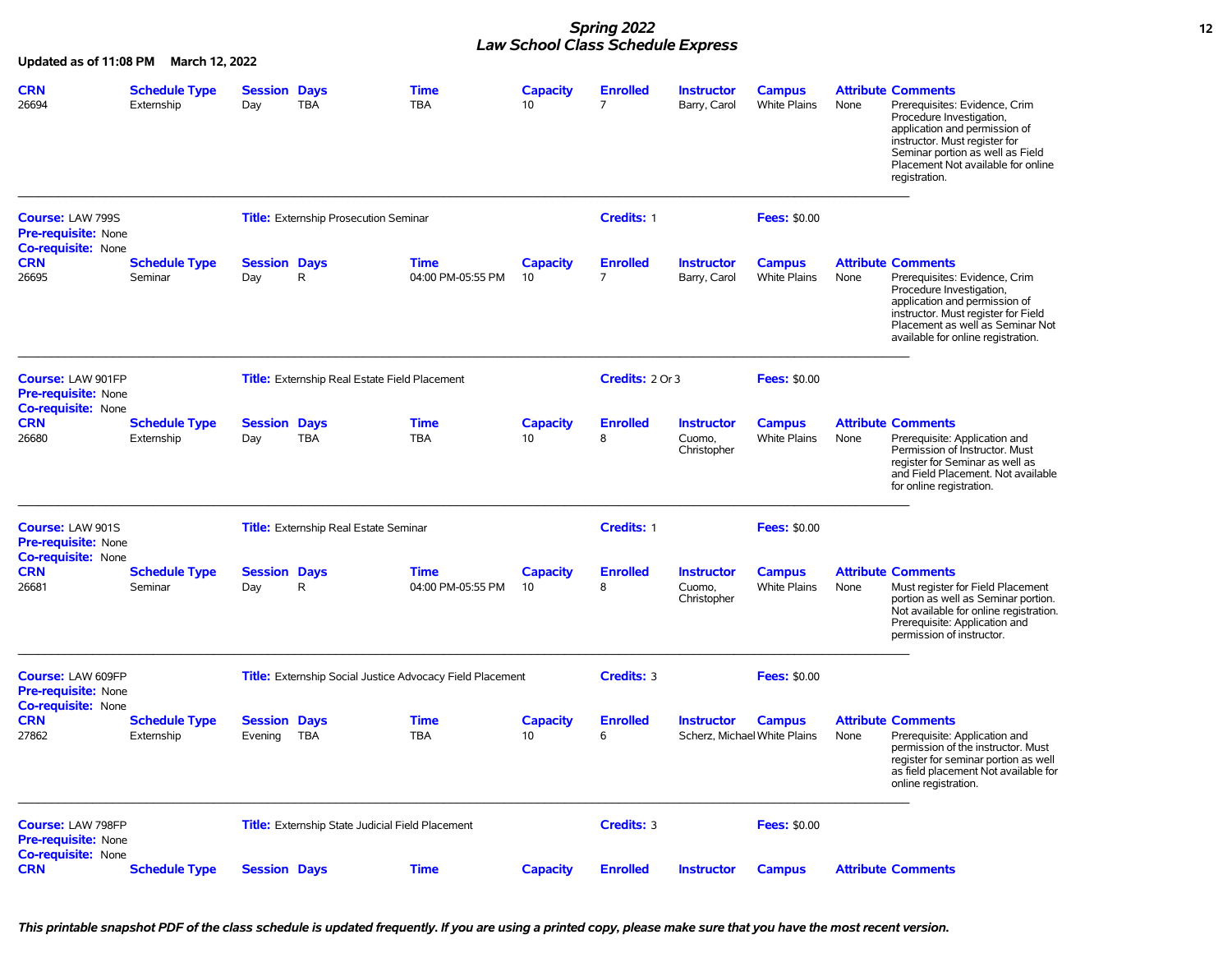### **Spring 2022 13** *Law School Class Schedule Express*

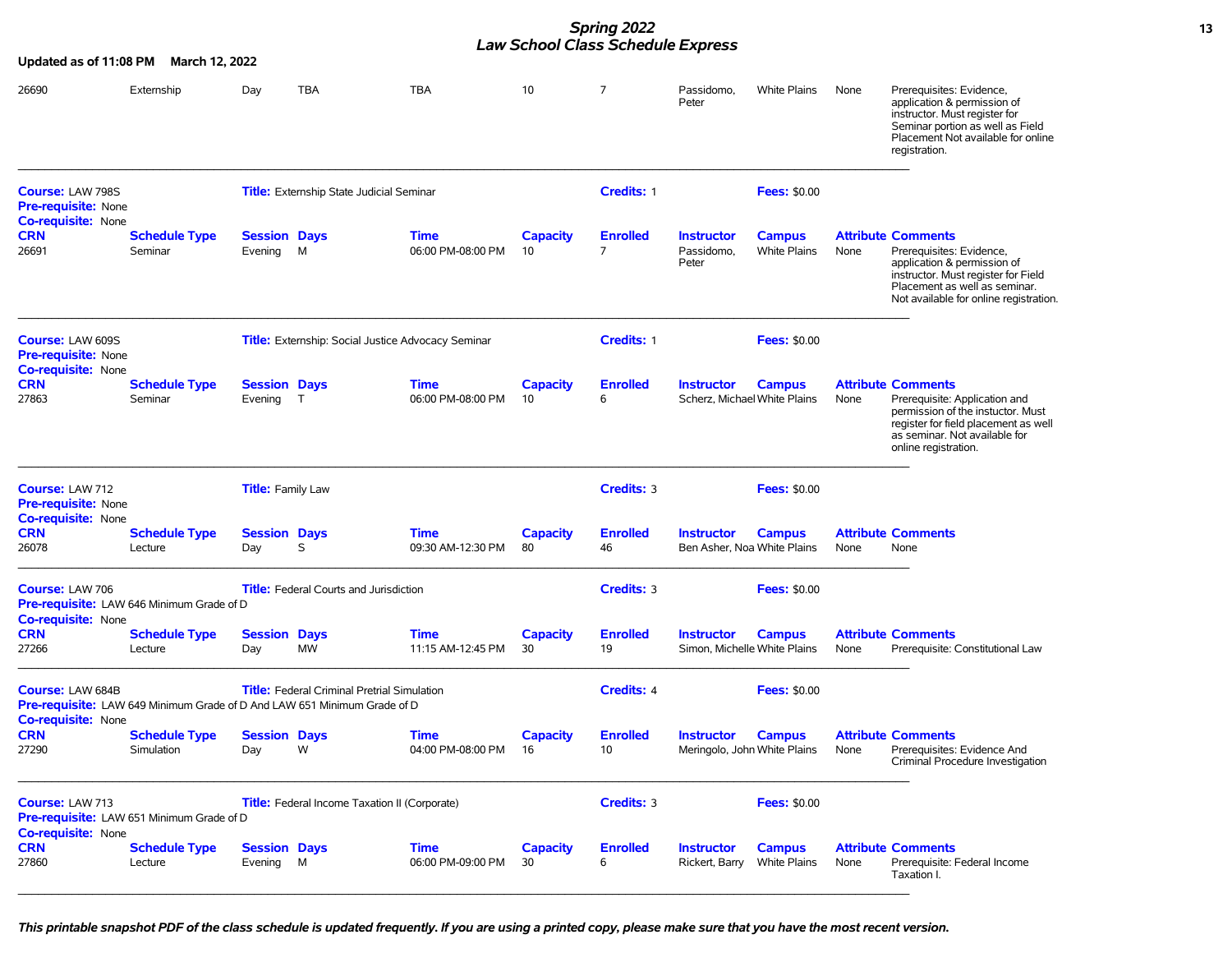### *Spring 2022* **14** *Law School Class Schedule Express*

| Course: LAW 759<br>Pre-requisite: None<br><b>Co-requisite: None</b>                |                                                   |                                | <b>Title:</b> Feminist Legal Theory               |                                                         |                       | Credits: 3            |                                                   | <b>Fees: \$0.00</b>                  |      |                                                          |
|------------------------------------------------------------------------------------|---------------------------------------------------|--------------------------------|---------------------------------------------------|---------------------------------------------------------|-----------------------|-----------------------|---------------------------------------------------|--------------------------------------|------|----------------------------------------------------------|
| <b>CRN</b><br>28293                                                                | <b>Schedule Type</b><br>Seminar                   | <b>Session Days</b><br>Day     | W                                                 | <b>Time</b><br>09:00 AM-11:00 AM                        | <b>Capacity</b><br>13 | <b>Enrolled</b><br>13 | <b>Instructor</b><br>Crawford,<br><b>Bridget</b>  | <b>Campus</b><br><b>White Plains</b> | None | <b>Attribute Comments</b><br>Plus one hour asynchronous. |
| <b>Course: LAW 745A</b><br>Pre-requisite: None<br><b>Co-requisite: None</b>        |                                                   |                                | <b>Title:</b> Financial Services Compliance       |                                                         |                       | Credits: 3            |                                                   | <b>Fees: \$0.00</b>                  |      |                                                          |
| <b>CRN</b><br>25874                                                                | <b>Schedule Type</b><br>Lecture                   | <b>Session Days</b><br>Day     | <b>MW</b>                                         | <b>Time</b><br>04:30 PM-05:55 PM                        | <b>Capacity</b><br>30 | <b>Enrolled</b><br>30 | <b>Instructor</b><br>Shahmanesh,<br>Jane          | <b>Campus</b><br><b>White Plains</b> | None | <b>Attribute Comments</b><br>None                        |
| Course: LAW 819<br>Pre-requisite: None<br><b>Co-requisite: None</b>                |                                                   |                                |                                                   | <b>Title:</b> Health Law Seminar: Healthcare Compliance |                       | <b>Credits: 2</b>     |                                                   | <b>Fees: \$0.00</b>                  |      |                                                          |
| <b>CRN</b><br>27890                                                                | <b>Schedule Type</b><br>Seminar                   | <b>Session Days</b><br>Day     | W                                                 | <b>Time</b><br>04:00 PM-05:55 PM                        | <b>Capacity</b><br>16 | <b>Enrolled</b><br>11 | <b>Instructor</b><br>Martin, Linda                | <b>Campus</b><br><b>White Plains</b> | None | <b>Attribute Comments</b><br>None                        |
| Course: LAW 867<br><b>Pre-requisite: None</b><br><b>Co-requisite: None</b>         |                                                   |                                | <b>Title:</b> Health Law in America               |                                                         |                       | <b>Credits: 4</b>     |                                                   | <b>Fees: \$0.00</b>                  |      |                                                          |
| <b>CRN</b><br>27858                                                                | <b>Schedule Type</b><br>Lecture                   | <b>Session Days</b><br>Day     | <b>TR</b>                                         | <b>Time</b><br>04:00 PM-05:55 PM                        | <b>Capacity</b><br>50 | <b>Enrolled</b><br>46 | <b>Instructor</b><br>Atwell, Barbara White Plains | <b>Campus</b>                        | None | <b>Attribute Comments</b><br>None                        |
| <b>Course: LAW 867A</b><br><b>Pre-requisite: None</b><br><b>Co-requisite: None</b> |                                                   |                                | <b>Title: Healthcare Lawyering Skills</b>         |                                                         |                       | <b>Credits: 2</b>     |                                                   | <b>Fees: \$0.00</b>                  |      |                                                          |
| <b>CRN</b><br>27867                                                                | <b>Schedule Type</b><br><b>Skills Development</b> | <b>Session Days</b><br>Evening | R                                                 | <b>Time</b><br>06:00 PM-08:00 PM                        | <b>Capacity</b><br>16 | <b>Enrolled</b><br>12 | <b>Instructor</b><br>Van Demark,<br>Dale          | <b>Campus</b><br><b>White Plains</b> | None | <b>Attribute Comments</b><br>None                        |
| Course: LAW 738<br>Pre-requisite: None<br><b>Co-requisite: None</b>                |                                                   |                                | <b>Title:</b> International Business Transactions |                                                         |                       | Credits: 3            |                                                   | <b>Fees: \$0.00</b>                  |      |                                                          |
| <b>CRN</b><br>27267                                                                | <b>Schedule Type</b><br>Lecture                   | <b>Session Days</b><br>Day     | M                                                 | <b>Time</b><br>03:00 PM-05:55 PM                        | <b>Capacity</b><br>30 | <b>Enrolled</b><br>8  | <b>Instructor</b><br>Krikorian, Van               | <b>Campus</b><br><b>White Plains</b> | None | <b>Attribute Comments</b><br>None                        |
| Course: LAW 669<br><b>Pre-requisite: None</b>                                      |                                                   |                                | <b>Title:</b> International Human Rights Seminar  |                                                         |                       | <b>Credits: 2</b>     |                                                   | <b>Fees: \$0.00</b>                  |      |                                                          |
| <b>Co-requisite: None</b><br><b>CRN</b><br>27846                                   | <b>Schedule Type</b><br>Seminar                   | <b>Session Days</b><br>Day     | W                                                 | <b>Time</b><br>02:00 PM-03:55 PM                        | <b>Capacity</b><br>16 | <b>Enrolled</b><br>14 | <b>Instructor</b><br>McDonnell,<br>Thomas         | <b>Campus</b><br><b>White Plains</b> | None | <b>Attribute Comments</b><br>None                        |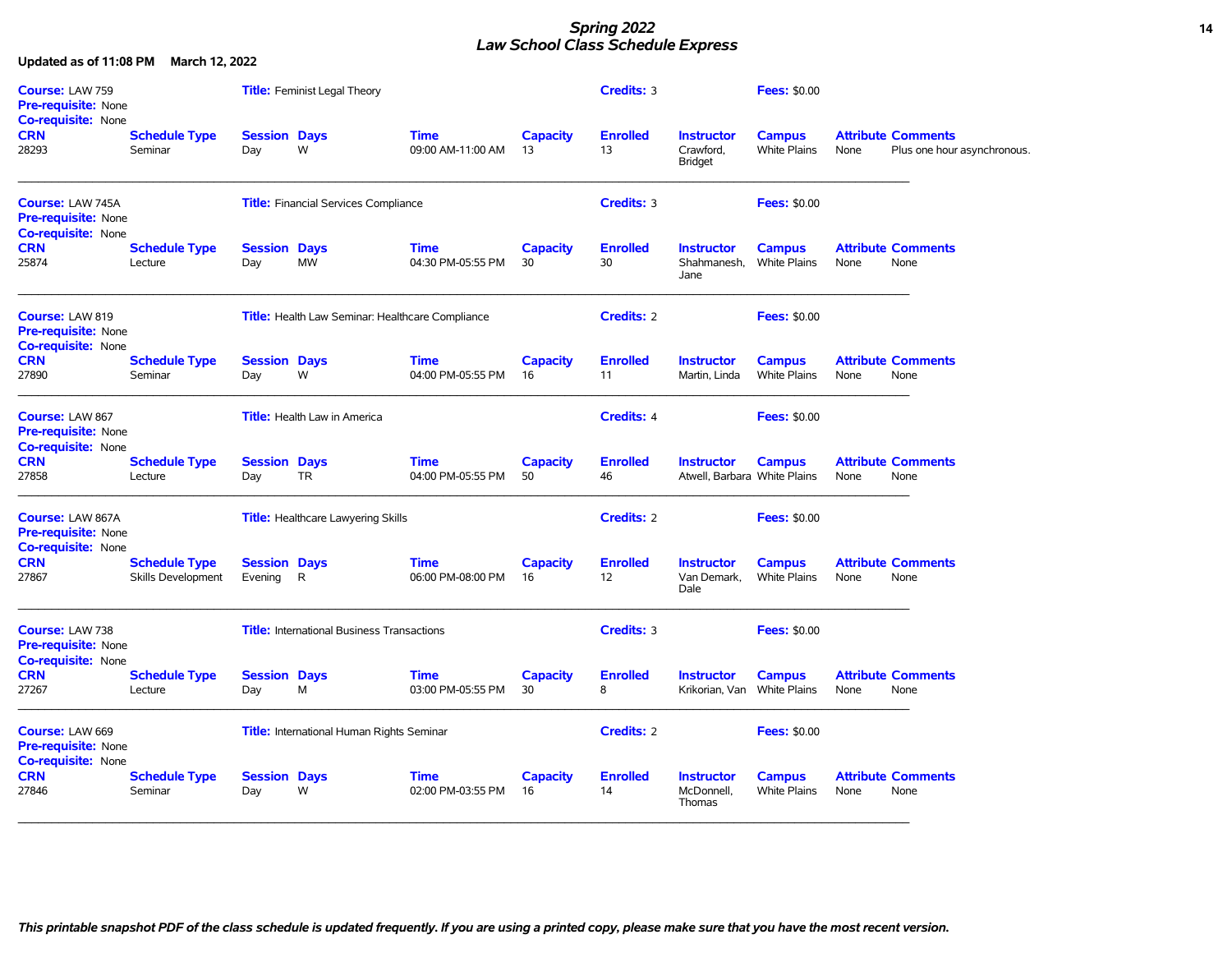### *Spring 2022* **15** *Law School Class Schedule Express*

**Updated as of 11:08 PM March 12, 2022**

| <b>Course: LAW 698</b><br><b>Pre-requisite: None</b><br><b>Co-requisite: None</b>                       |                                    |                                | <b>Title:</b> International Law       |                                        |                       | <b>Credits: 4</b>                 |                                                           | <b>Fees: \$0.00</b>                  |      |                                                                                                                    |
|---------------------------------------------------------------------------------------------------------|------------------------------------|--------------------------------|---------------------------------------|----------------------------------------|-----------------------|-----------------------------------|-----------------------------------------------------------|--------------------------------------|------|--------------------------------------------------------------------------------------------------------------------|
| <b>CRN</b><br>26089                                                                                     | <b>Schedule Type</b><br>Lecture    | <b>Session Days</b><br>Day     | $\top$                                | <b>Time</b><br>02:00 PM-03:55 PM       | <b>Capacity</b><br>60 | <b>Enrolled</b><br>30             | <b>Instructor</b><br>McDonnell,<br>Thomas                 | <b>Campus</b><br><b>White Plains</b> | None | <b>Attribute Comments</b><br>None                                                                                  |
|                                                                                                         |                                    |                                | R                                     |                                        |                       |                                   |                                                           |                                      |      | None                                                                                                               |
| <b>Course: LAW 824</b><br><b>Pre-requisite: None</b><br><b>Co-requisite: None</b>                       |                                    |                                | <b>Title:</b> Law Practice Management |                                        |                       | Credits: 3                        |                                                           | <b>Fees: \$0.00</b>                  |      |                                                                                                                    |
| <b>CRN</b><br>25647                                                                                     | <b>Schedule Type</b><br>Simulation | <b>Session Days</b><br>Evening | W                                     | <b>Time</b><br>06:00 PM-09:00 PM       | <b>Capacity</b><br>16 | <b>Enrolled</b><br>16             | <b>Instructor</b><br>Rivera, Walter                       | <b>Campus</b><br><b>White Plains</b> | None | <b>Attribute Comments</b><br>Enrollment limited to 16 students.                                                    |
| <b>Course: LAW 919</b><br><b>Pre-requisite:</b> LAW 625 Minimum Grade of D<br><b>Co-requisite: None</b> |                                    | <b>Title:</b> Lawyering        |                                       |                                        |                       | Credits: 4                        |                                                           | <b>Fees: \$0.00</b>                  |      |                                                                                                                    |
| <b>CRN</b><br>26621                                                                                     | <b>Schedule Type</b><br>Simulation | <b>Session Days</b><br>Day     | F                                     | <b>Time</b><br>09:00 AM-01:15 PM       | <b>Capacity</b><br>16 | <b>Enrolled</b><br>$\overline{7}$ | <b>Instructor</b><br>Schulman,<br>Eylan                   | <b>Campus</b><br><b>White Plains</b> | None | <b>Attribute Comments</b><br>Prerequisite Professional<br>Responsibility                                           |
| 26622                                                                                                   | Simulation                         | Day                            | F                                     | 09:00 AM-01:15 PM                      | 16                    | 16                                | Fasulo, Louis                                             | <b>White Plains</b>                  | None | Prerequisite Professional<br>Responsibility                                                                        |
| 27280                                                                                                   | Simulation                         | Evening                        | TR                                    | 06:00 PM-08:00 PM                      | 16                    | 16                                | Schulman,<br>Eylan                                        | <b>White Plains</b>                  | None | Prerequisite Professional<br>Responsibility                                                                        |
| <b>Course: LAW 622C</b><br><b>Pre-requisite: None</b><br>Co-requisite: None                             |                                    | Title: Legal Skills I          |                                       |                                        |                       | Credits: 3                        |                                                           | <b>Fees: \$0.00</b>                  |      |                                                                                                                    |
| <b>CRN</b><br>25119                                                                                     | <b>Schedule Type</b><br>Lecture    | <b>Session Days</b><br>Day     | М                                     | <b>Time</b><br>02:00 PM-03:30 PM       | <b>Capacity</b><br>16 | <b>Enrolled</b><br>16             | <b>Instructor</b><br>Widulski, Peter White Plains         | <b>Campus</b>                        | None | <b>Attribute Comments</b><br>Only students enrolled in the<br>January 2022 entering class may<br>take this course. |
|                                                                                                         |                                    |                                | $\mathsf{R}$                          | 11:15 AM-12:45 PM                      |                       |                                   |                                                           |                                      |      | Only students enrolled in the<br>January 2022 entering class may<br>take this course.                              |
| 25120                                                                                                   | Lecture                            | Day                            | М                                     | 02:00 PM-03:30 PM                      | 20                    | 12                                | Gribetz-Feder, White Plains<br>Tamar                      |                                      | None | Only students enrolled in the<br>January 2022 entering class may<br>take this course.                              |
|                                                                                                         |                                    |                                | R                                     | 11:15 AM-12:45 PM                      |                       |                                   |                                                           |                                      |      | Only students enrolled in the<br>January 2022 entering class may<br>take this course.                              |
| Course: LAW 622D<br><b>Pre-requisite: None</b><br><b>Co-requisite: None</b>                             |                                    | Title: Legal Skills II         |                                       |                                        |                       | Credits: 3                        |                                                           | <b>Fees: \$0.00</b>                  |      |                                                                                                                    |
| <b>CRN</b><br>25123                                                                                     | <b>Schedule Type</b><br>Lecture    | <b>Session Days</b><br>Day     | W                                     | <b>Time</b><br>02:00 PM-03:30 PM       | <b>Capacity</b><br>25 | <b>Enrolled</b><br>22             | <b>Instructor</b><br>Gribetz-Feder, White Plains<br>Tamar | <b>Campus</b>                        | None | <b>Attribute Comments</b><br>None                                                                                  |
|                                                                                                         |                                    |                                | F                                     | 11:15 AM-12:45 PM                      |                       |                                   |                                                           |                                      |      | None                                                                                                               |
| 25124                                                                                                   | Lecture                            | Day                            | W<br>F                                | 02:00 PM-03:30 PM<br>11:15 AM-12:45 PM | 25                    | 22                                | Fisher, Robert White Plains                               |                                      | None | None<br>None                                                                                                       |
| 25125                                                                                                   | Lecture                            | Day                            | W                                     | 02:00 PM-03:30 PM                      | 25                    | 23                                | Piscionere,<br>Taylor                                     | White Plains                         | None | None                                                                                                               |
|                                                                                                         |                                    |                                | F                                     | 11:15 AM-12:45 PM                      |                       |                                   |                                                           |                                      |      | None                                                                                                               |
| 25126                                                                                                   | Lecture                            | Day                            | M                                     | 02:00 PM-03:30 PM                      | 25                    | 25                                | Simon, Michelle White Plains                              |                                      | None | None                                                                                                               |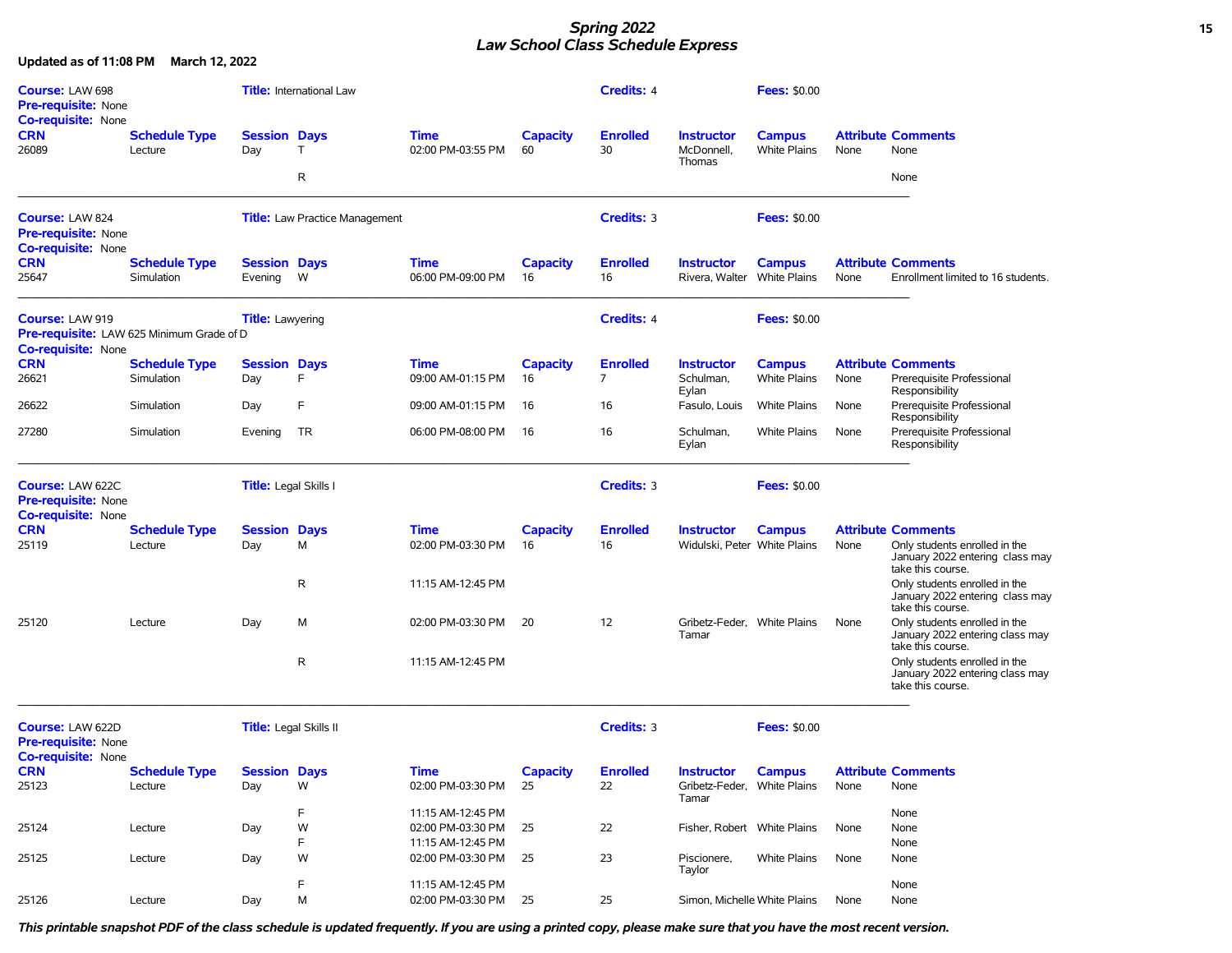## *Spring 2022* **16** *Law School Class Schedule Express*

| Updated as of 11:08 PM March 12, 2022                                              |                                            |                                |                                                  |                                  |                        |                        |                                                   |                                      |      |                                                                                                                        |
|------------------------------------------------------------------------------------|--------------------------------------------|--------------------------------|--------------------------------------------------|----------------------------------|------------------------|------------------------|---------------------------------------------------|--------------------------------------|------|------------------------------------------------------------------------------------------------------------------------|
|                                                                                    |                                            |                                | W                                                |                                  |                        |                        |                                                   |                                      |      | None                                                                                                                   |
| 25127                                                                              | Lecture                                    | Day                            | M                                                | 02:00 PM-03:30 PM                | 25                     | 25                     | Arlin, Jennifer White Plains                      |                                      | None | None                                                                                                                   |
|                                                                                    |                                            |                                | F                                                | 09:30 AM-11:00 AM                |                        |                        |                                                   |                                      |      | None                                                                                                                   |
| 25128                                                                              | Lecture                                    | Day                            | M                                                | 02:00 PM-03:30 PM                | 25                     | 24                     | Diamond, Elyse White Plains                       |                                      | None | None                                                                                                                   |
|                                                                                    |                                            |                                | F                                                | 09:30 AM-11:00 AM                |                        |                        |                                                   |                                      |      | None                                                                                                                   |
| 25129                                                                              | Lecture                                    | Day                            | Τ                                                | 11:15 AM-12:45 PM                | 25                     | 23                     | Barry, Carol                                      | White Plains                         | None | None                                                                                                                   |
|                                                                                    |                                            |                                | F                                                | 09:30 AM-11:00 AM                |                        |                        |                                                   |                                      |      | None                                                                                                                   |
| 25130                                                                              | Lecture                                    | Day                            | T                                                | 11:15 AM-12:45 PM                | 25                     | 23                     | Gribetz-Feder, White Plains<br>Tamar              |                                      | None | None                                                                                                                   |
|                                                                                    |                                            |                                | F                                                | 09:30 AM-11:00 AM                |                        |                        |                                                   |                                      |      | None                                                                                                                   |
| 25131                                                                              | Lecture                                    | Day                            | Τ                                                | 11:15 AM-12:45 PM                | 25                     | 23                     | Janofsky, Kate White Plains                       |                                      | None | None                                                                                                                   |
|                                                                                    |                                            |                                | F                                                | 09:30 AM-11:00 AM                |                        |                        |                                                   |                                      |      | None                                                                                                                   |
| 27260                                                                              | Lecture                                    | Day                            | S                                                | 09:30 AM-12:30 PM                | 21                     | 20                     | Widulski, Peter White Plains                      |                                      | None | None                                                                                                                   |
| 27822                                                                              | Lecture                                    | Day                            | S                                                | 09:30 AM-12:30 PM                | 21                     | 20                     | Marutollo,<br>Joseph                              | <b>White Plains</b>                  | None | None                                                                                                                   |
| 27823                                                                              | Lecture                                    | Day                            | S                                                | 09:30 AM-12:30 PM                | 21                     | 20                     | Richardson,<br>Morghan                            | <b>White Plains</b>                  | None | None                                                                                                                   |
| Course: LAW 914                                                                    |                                            |                                | <b>Title:</b> Legislative and Regulatory Process |                                  |                        | Credits: 3             |                                                   | <b>Fees: \$0.00</b>                  |      |                                                                                                                        |
| Pre-requisite: None                                                                |                                            |                                |                                                  |                                  |                        |                        |                                                   |                                      |      |                                                                                                                        |
| <b>Co-requisite: None</b><br><b>CRN</b><br>27869                                   | <b>Schedule Type</b><br>Lecture            | <b>Session Days</b><br>Evening | $\mathsf{R}$                                     | <b>Time</b><br>06:30 PM-09:30 PM | <b>Capacity</b><br>16  | <b>Enrolled</b><br>21  | <b>Instructor</b><br>Naples, Ryan                 | <b>Campus</b><br><b>White Plains</b> | None | <b>Attribute Comments</b><br>Enrollment limited to 16 JD<br>students and 4 MEP students from<br>Dyson.                 |
| <b>Course: LAW 861D</b><br><b>Pre-requisite: None</b><br>Co-requisite: None        |                                            |                                | <b>Title: MBE Strategies</b>                     |                                  |                        | Credits: 3             |                                                   | <b>Fees: \$0.00</b>                  |      |                                                                                                                        |
| <b>CRN</b><br>26132                                                                | <b>Schedule Type</b><br>Skills Development | <b>Session Days</b><br>Day     | T                                                | <b>Time</b><br>04:00 PM-05:55 PM | <b>Capacity</b><br>140 | <b>Enrolled</b><br>136 | <b>Instructor</b><br>Kocal, Danielle White Plains | <b>Campus</b>                        | None | <b>Attribute Comments</b><br>None                                                                                      |
|                                                                                    |                                            |                                |                                                  |                                  |                        |                        |                                                   |                                      |      |                                                                                                                        |
| Course: LAW 732<br>Pre-requisite: None<br><b>Co-requisite: None</b>                |                                            |                                | <b>Title:</b> Matrimonial Law Practice           |                                  |                        | <b>Credits: 2</b>      |                                                   | <b>Fees: \$0.00</b>                  |      |                                                                                                                        |
| <b>CRN</b><br>27287                                                                | <b>Schedule Type</b><br>Simulation         | <b>Session Days</b><br>Evening | R                                                | <b>Time</b><br>06:00 PM-08:00 PM | <b>Capacity</b><br>16  | <b>Enrolled</b><br>14  | <b>Instructor</b><br>Donelli,<br>Kathleen         | <b>Campus</b><br><b>White Plains</b> | None | <b>Attribute Comments</b><br>Students urged to take Family Law<br>prior to enrolling in this course.                   |
| <b>Course: LAW 690D</b><br><b>Pre-requisite: None</b><br><b>Co-requisite: None</b> |                                            |                                | <b>Title:</b> Mediation Practicum                |                                  |                        | <b>Credits: 2</b>      |                                                   | <b>Fees: \$0.00</b>                  |      |                                                                                                                        |
| <b>CRN</b>                                                                         | <b>Schedule Type</b>                       | <b>Session Days</b>            |                                                  | <b>Time</b>                      | <b>Capacity</b>        | <b>Enrolled</b>        | <b>Instructor</b>                                 | <b>Campus</b>                        |      | <b>Attribute Comments</b>                                                                                              |
| 28304                                                                              | Practicum                                  | Day                            | <b>TBA</b>                                       | <b>TBA</b>                       | 16                     | 7                      | Shalov, DanielleWhite Plains                      |                                      | None | Application and permission of<br>professor required. Must take Law<br>690C seminar concurrently with<br>the practicum. |
| Course: LAW 690C<br>Pre-requisite: None<br><b>Co-requisite: None</b>               |                                            |                                | <b>Title:</b> Mediation Seminar                  |                                  |                        | Credits: 2             |                                                   | <b>Fees: \$0.00</b>                  |      |                                                                                                                        |
| <b>CRN</b>                                                                         | <b>Schedule Type</b>                       | <b>Session Days</b>            |                                                  | <b>Time</b>                      | <b>Capacity</b>        | <b>Enrolled</b>        | <b>Instructor</b>                                 | <b>Campus</b>                        |      | <b>Attribute Comments</b>                                                                                              |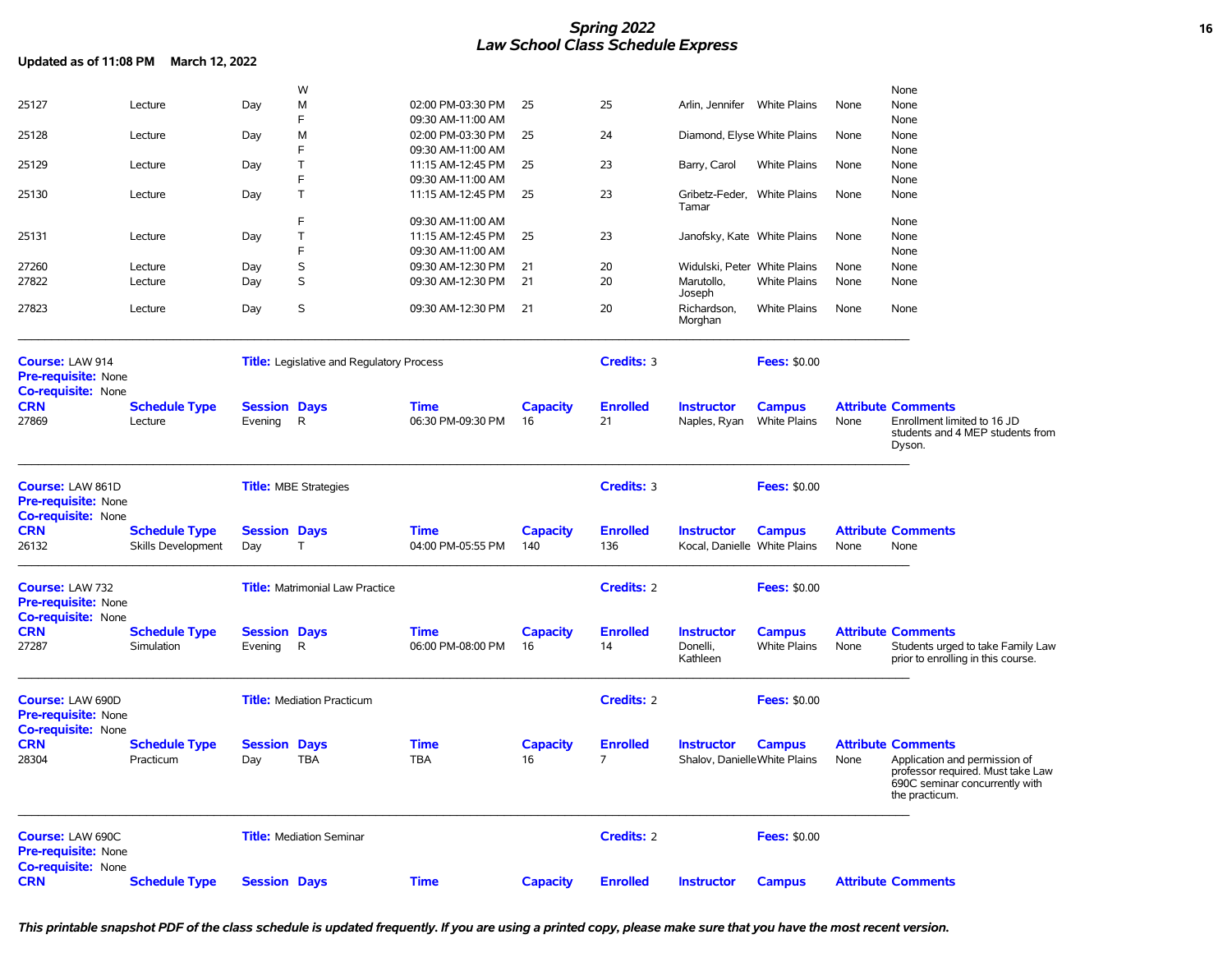### *Spring 2022* **17** *Law School Class Schedule Express*

| Updated as of 11:08 PM                                                     | March 12, 2022                     |                                |                                                     |                                  |                                      |                       |                                                    |                                      |      |                                                                                                                                                                                                                                                                                                |
|----------------------------------------------------------------------------|------------------------------------|--------------------------------|-----------------------------------------------------|----------------------------------|--------------------------------------|-----------------------|----------------------------------------------------|--------------------------------------|------|------------------------------------------------------------------------------------------------------------------------------------------------------------------------------------------------------------------------------------------------------------------------------------------------|
| 25690                                                                      | Skills Development                 | Day                            | R                                                   | 09:00 AM-11:00 AM 16             |                                      | 7                     | Shalov, DanielleWhite Plains                       |                                      | None | Application and permission of<br>professor required. Must take law<br>690D Practicum concurrently with<br>this seminar.                                                                                                                                                                        |
| Course: LAW 679<br>Pre-requisite: None                                     |                                    | <b>Title: Negotiations</b>     |                                                     |                                  |                                      | Credits: 2            |                                                    | <b>Fees: \$0.00</b>                  |      |                                                                                                                                                                                                                                                                                                |
| <b>Co-requisite: None</b><br><b>CRN</b><br>25237                           | <b>Schedule Type</b><br>Simulation | <b>Session Days</b><br>Day     | <b>TBA</b>                                          | <b>Time</b><br><b>TBA</b>        | <b>Capacity</b><br>16                | <b>Enrolled</b><br>15 | <b>Instructor</b><br>Muller, Art                   | <b>Campus</b><br><b>White Plains</b> | None | <b>Attribute Comments</b><br>Intersession Course. Mandatory<br>Attendance as follows: Jan 4, 6,<br>11, 13 6:00PM- 10:00PM Jan 14<br>6:00PM - 9:00PM Jan 15 9:00AM-<br>5:00 PM one hour for lunch<br>Students will not be permitted to<br>take more than 2 Intersession<br>classes at one time. |
| <b>Course: LAW 707</b><br>Pre-requisite: None<br>Co-requisite: None        |                                    |                                | <b>Title:</b> New York Practice                     |                                  |                                      | Credits: 4            |                                                    | <b>Fees: \$0.00</b>                  |      |                                                                                                                                                                                                                                                                                                |
| CRN<br>24790                                                               | Schedule Type<br>Lecture           | <b>Session Days</b><br>Evening | MW                                                  | <b>Time</b><br>06:00 PM-08:00 PM | <b>Capacity</b><br>60                | <b>Enrolled</b><br>22 | <b>Instructor</b><br>Centone,<br>Anthony           | <b>Campus</b><br><b>White Plains</b> | None | <b>Attribute Comments</b><br>None                                                                                                                                                                                                                                                              |
| <b>Course: LAW 730</b><br>Pre-requisite: None<br><b>Co-requisite: None</b> |                                    | <b>Title:</b> Poverty Law      |                                                     |                                  |                                      | Credits: 2            |                                                    | <b>Fees: \$0.00</b>                  |      |                                                                                                                                                                                                                                                                                                |
| CRN<br>27838                                                               | <b>Schedule Type</b><br>Lecture    | <b>Session Days</b><br>Day     | м                                                   | <b>Time</b><br>09:00 AM-11:00 AM | <b>Capacity</b><br>28                | <b>Enrolled</b><br>28 | <b>Instructor</b><br>Atwell, Barbara White Plains  | <b>Campus</b>                        | None | <b>Attribute Comments</b><br>None                                                                                                                                                                                                                                                              |
| <b>Course: LAW 817A</b><br><b>Pre-requisite: None</b>                      |                                    |                                | <b>Title:</b> Pre-Trial Civil Litigation Simulation |                                  | <b>Credits: 4</b>                    |                       | <b>Fees: \$0.00</b>                                |                                      |      |                                                                                                                                                                                                                                                                                                |
| <b>Co-requisite: None</b><br>CRN<br>27870                                  | <b>Schedule Type</b><br>Simulation | <b>Session Days</b><br>Day     | S                                                   | <b>Time</b><br>09:30 AM-12:30 PM | <b>Capacity</b><br>$12 \overline{ }$ | <b>Enrolled</b><br>12 | <b>Instructor</b><br>Hatcliffe, Jared White Plains | <b>Campus</b>                        | None | <b>Attribute Comments</b><br>55 minute asynchronous weekly.<br>Evidence is recommended.                                                                                                                                                                                                        |
| Course: LAW 705<br><b>Pre-requisite: None</b>                              |                                    |                                | <b>Title:</b> Privacy and Information Law           |                                  | <b>Credits: 2</b>                    |                       | <b>Fees: \$0.00</b>                                |                                      |      |                                                                                                                                                                                                                                                                                                |
| <b>Co-requisite: None</b><br><b>CRN</b><br>27855                           | <b>Schedule Type</b><br>Seminar    | <b>Session Days</b><br>Day     | T.                                                  | <b>Time</b><br>11:15 AM-01:15 PM | <b>Capacity</b><br>16                | <b>Enrolled</b><br>14 | <b>Instructor</b><br>Scheffel, Jack White Plains   | <b>Campus</b>                        | None | <b>Attribute Comments</b><br>None                                                                                                                                                                                                                                                              |
| Course: LAW 805<br>Pre-requisite: None<br>Co-requisite: None               |                                    |                                | Title: Pro Bono Scholars Program                    |                                  |                                      | Credits: 13           |                                                    | <b>Fees: \$0.00</b>                  |      |                                                                                                                                                                                                                                                                                                |
| <b>CRN</b><br>25743                                                        | <b>Schedule Type</b><br>Externship | <b>Session Days</b><br>Day     | <b>TBA</b>                                          | <b>Time</b><br><b>TBA</b>        | <b>Capacity</b><br>24                | <b>Enrolled</b><br>9  | <b>Instructor</b><br>Flint, Gretchen White Plains  | <b>Campus</b>                        | None | <b>Attribute Comments</b><br>Only students approved for this<br>program may register. Online<br>registration not available.                                                                                                                                                                    |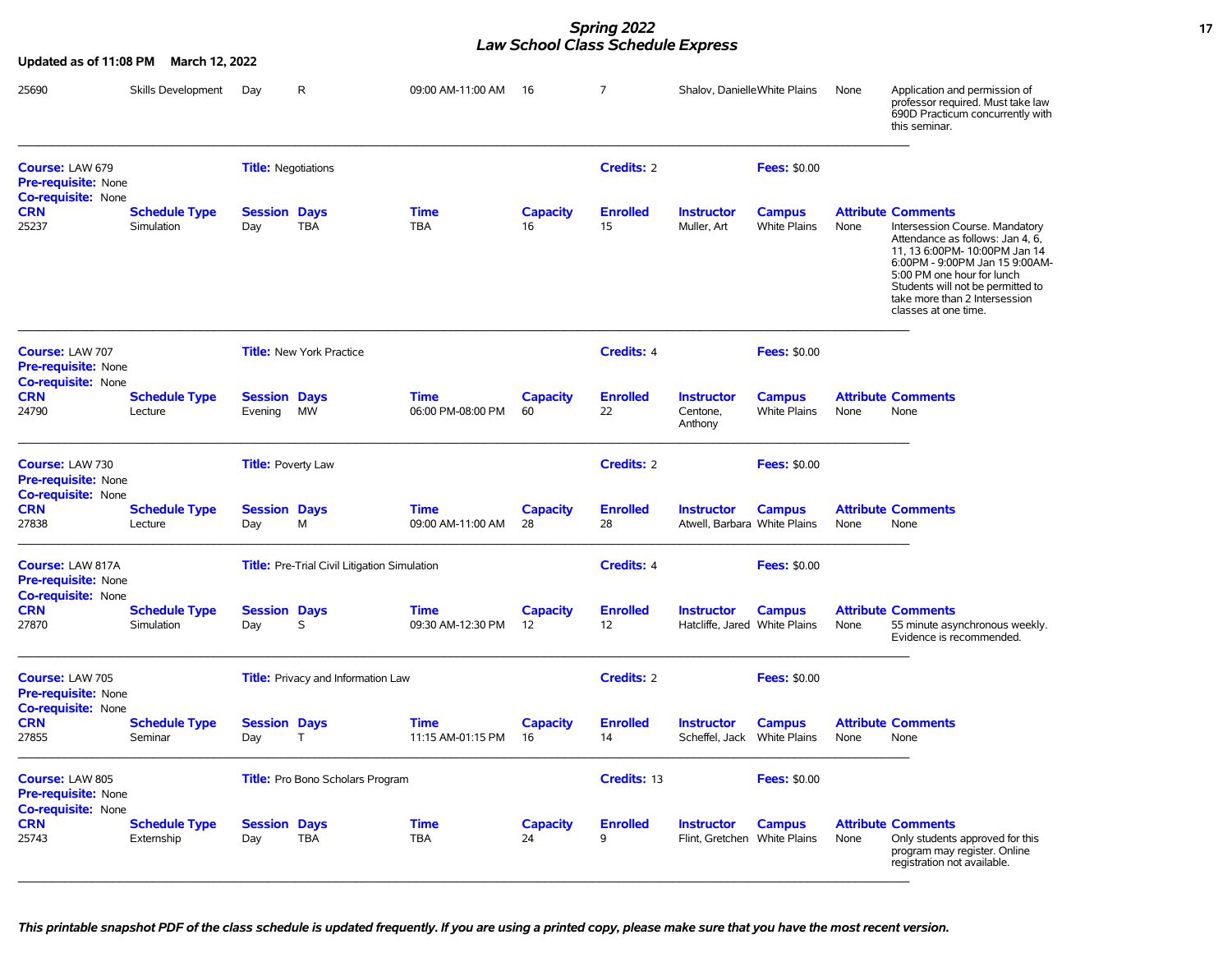### *Spring 2022* **18** *Law School Class Schedule Express*

| <b>Course: LAW 805A</b><br><b>Pre-requisite: None</b><br><b>Co-requisite: None</b>               |                                                       |                                          | <b>Title:</b> Pro Bono Scholars Seminar            | <b>Credits: 2</b>                                                          |                                   | <b>Fees: \$0.00</b>               |                                                                                                        |                                      |                      |                                                                                                                                                                                           |
|--------------------------------------------------------------------------------------------------|-------------------------------------------------------|------------------------------------------|----------------------------------------------------|----------------------------------------------------------------------------|-----------------------------------|-----------------------------------|--------------------------------------------------------------------------------------------------------|--------------------------------------|----------------------|-------------------------------------------------------------------------------------------------------------------------------------------------------------------------------------------|
| <b>CRN</b><br>25742                                                                              | <b>Schedule Type</b><br>Seminar                       | <b>Session Days</b><br>Day               | $\top$                                             | <b>Time</b><br>04:00 PM-05:55 PM                                           | <b>Capacity</b><br>24             | <b>Enrolled</b><br>6              | <b>Instructor</b><br>Flint, Gretchen White Plains                                                      | <b>Campus</b>                        | None                 | <b>Attribute Comments</b><br>Only students approved for the<br>ProBono Scholars Program may<br>enroll.                                                                                    |
| Course: LAW 625<br>Pre-requisite: None<br><b>Co-requisite: None</b>                              |                                                       |                                          | <b>Title:</b> Professional Responsibility          |                                                                            |                                   | Credits: 3                        |                                                                                                        | <b>Fees: \$0.00</b>                  |                      |                                                                                                                                                                                           |
| <b>CRN</b><br>25147                                                                              | <b>Schedule Type</b><br>Lecture                       | <b>Session Days</b><br>Day               | <b>MW</b>                                          | <b>Time</b><br>11:15 AM-12:45 PM                                           | <b>Capacity</b><br>80             | <b>Enrolled</b><br>36             | <b>Instructor</b><br>Gross, Jill                                                                       | <b>Campus</b><br><b>White Plains</b> | None                 | <b>Attribute Comments</b><br>This course is required for 2nd<br>year students.                                                                                                            |
| <b>Course: LAW 634</b><br><b>Pre-requisite: None</b><br><b>Co-requisite: None</b>                |                                                       | <b>Title: Property</b>                   |                                                    |                                                                            |                                   | <b>Credits: 4</b>                 |                                                                                                        | <b>Fees: \$0.00</b>                  |                      |                                                                                                                                                                                           |
| <b>CRN</b><br>26037<br>26038<br>26039                                                            | <b>Schedule Type</b><br>Lecture<br>Lecture<br>Lecture | <b>Session Days</b><br>Day<br>Day<br>Day | TR<br><b>TR</b><br><b>MW</b>                       | <b>Time</b><br>02:00 PM-03:55 PM<br>10:00 AM-12:00 PM<br>10:00 AM-12:00 PM | <b>Capacity</b><br>75<br>75<br>75 | <b>Enrolled</b><br>67<br>75<br>70 | <b>Instructor</b><br>Green, Shelby White Plains<br>Pollans, Margot White Plains<br>Czarnezki,<br>Jason | <b>Campus</b><br><b>White Plains</b> | None<br>None<br>None | <b>Attribute Comments</b><br>None<br>None<br>None                                                                                                                                         |
| Course: LAW 693<br><b>Pre-requisite: None</b><br><b>Co-requisite: None</b>                       |                                                       |                                          | <b>Title:</b> Public Health Law                    |                                                                            |                                   | Credits: 3 Or 4                   |                                                                                                        | <b>Fees: \$0.00</b>                  |                      |                                                                                                                                                                                           |
| <b>CRN</b><br>26075                                                                              | <b>Schedule Type</b><br>Lecture                       | <b>Session Days</b><br>Evening           | W                                                  | <b>Time</b><br>06:00 PM-09:00 PM                                           | <b>Capacity</b><br>16             | <b>Enrolled</b><br>15             | <b>Instructor</b><br>Gallinari, Karen White Plains                                                     | <b>Campus</b>                        | None                 | <b>Attribute Comments</b><br>None                                                                                                                                                         |
| Course: LAW 607<br><b>Pre-requisite: None</b><br>Co-requisite: None                              |                                                       |                                          | <b>Title:</b> Real Estate Transactions and Finance |                                                                            |                                   | <b>Credits: 4</b>                 |                                                                                                        | <b>Fees: \$0.00</b>                  |                      |                                                                                                                                                                                           |
| <b>CRN</b><br>27856                                                                              | <b>Schedule Type</b><br>Lecture                       | <b>Session Days</b><br>Day               | TR                                                 | <b>Time</b><br>11:15 AM-01:15 PM                                           | <b>Capacity</b><br>80             | <b>Enrolled</b><br>38             | <b>Instructor</b><br>Green, Shelby                                                                     | <b>Campus</b><br><b>White Plains</b> | None                 | <b>Attribute Comments</b><br>None                                                                                                                                                         |
| Course: LAW 680A<br>Pre-requisite: None<br><b>Co-requisite: None</b>                             |                                                       |                                          | <b>Title:</b> Secured Transactions                 |                                                                            |                                   | <b>Credits: 3</b>                 |                                                                                                        | <b>Fees: \$0.00</b>                  |                      |                                                                                                                                                                                           |
| <b>CRN</b><br>27263                                                                              | <b>Schedule Type</b><br>Lecture                       | <b>Session Days</b><br>Day               | <b>MW</b>                                          | <b>Time</b><br>11:15 AM-12:45 PM                                           | <b>Capacity</b><br>60             | <b>Enrolled</b><br>24             | <b>Instructor</b><br>Vollweiler,<br>Debra                                                              | <b>Campus</b><br><b>White Plains</b> | None                 | <b>Attribute Comments</b><br>None                                                                                                                                                         |
| <b>Course: LAW 657</b><br>Pre-requisite: LAW 745 Minimum Grade of D<br><b>Co-requisite: None</b> |                                                       |                                          | <b>Title:</b> Securities Regulation                |                                                                            |                                   | <b>Credits: 3</b>                 |                                                                                                        | <b>Fees: \$0.00</b>                  |                      |                                                                                                                                                                                           |
| <b>CRN</b><br>26365                                                                              | <b>Schedule Type</b><br>Lecture                       | <b>Session Days</b><br>Day               | R                                                  | <b>Time</b><br>02:00 PM-05:00 PM                                           | <b>Capacity</b><br>30             | <b>Enrolled</b><br>15             | <b>Instructor</b><br>Saunders, Paul White Plains                                                       | <b>Campus</b>                        | None                 | <b>Attribute Comments</b><br>Prerequisite:<br>Corporations & Partnerships. First<br>class will be Friday, January 21st<br>from 2-5. All other classes will<br>meet on Thursdays from 2-5. |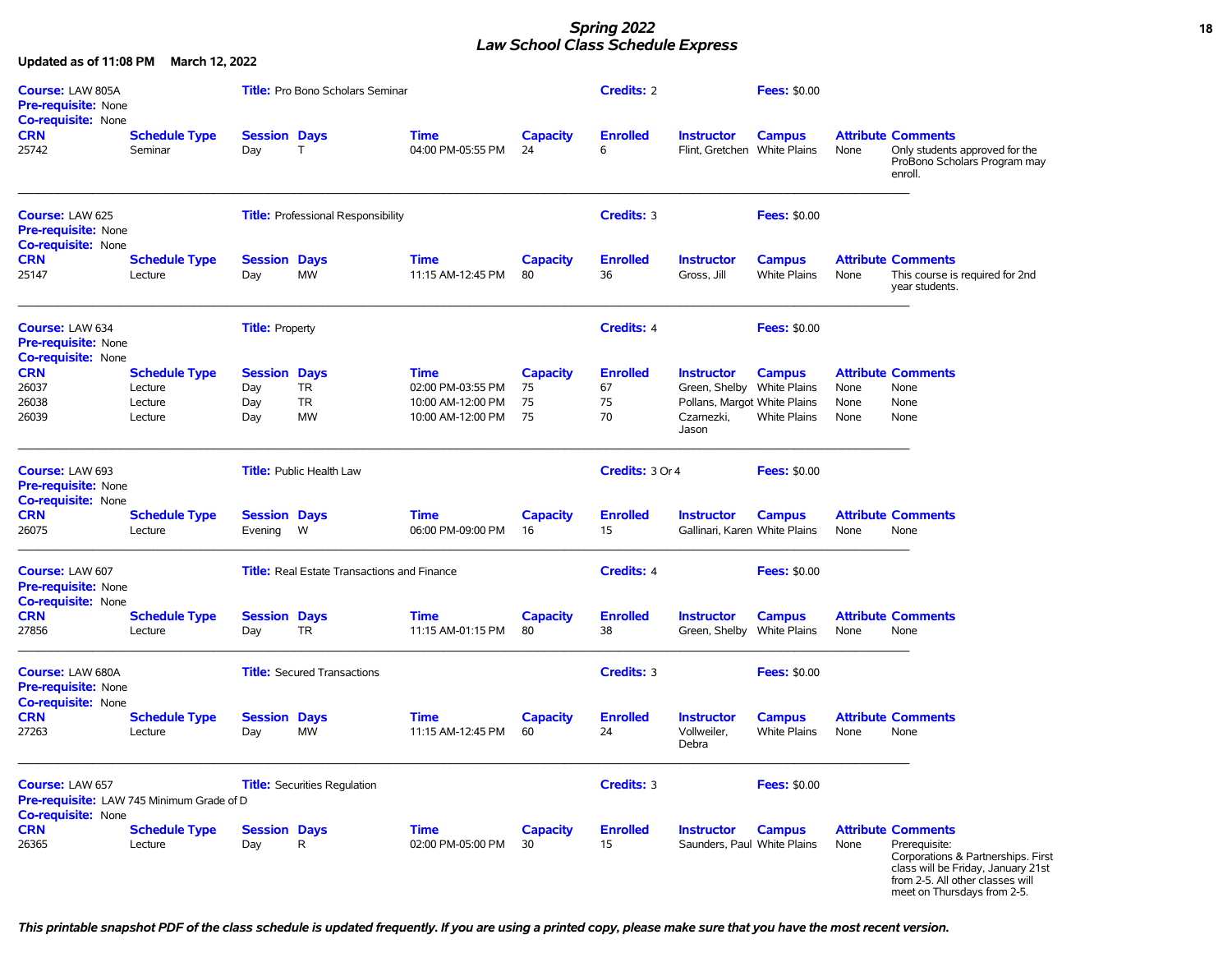## *Spring 2022* **19** *Law School Class Schedule Express*

**Updated as of 11:08 PM March 12, 2022**

| <b>Course: LAW 805B</b><br><b>Pre-requisite: None</b><br><b>Co-requisite: None</b>  |                                                   |                                            | <b>Title:</b> Semester in Practice Seminar       |                           |                       | <b>Credits: 2</b>                  |                                                    | <b>Fees: \$0.00</b>                  |      |                                                                                                                                                                                                                                                                                                                                  |
|-------------------------------------------------------------------------------------|---------------------------------------------------|--------------------------------------------|--------------------------------------------------|---------------------------|-----------------------|------------------------------------|----------------------------------------------------|--------------------------------------|------|----------------------------------------------------------------------------------------------------------------------------------------------------------------------------------------------------------------------------------------------------------------------------------------------------------------------------------|
| <b>CRN</b><br>27289                                                                 | <b>Schedule Type</b><br>Seminar                   | <b>Session Days</b><br>Evening             | $\top$                                           | Time<br>06:00 PM-08:00 PM | <b>Capacity</b><br>16 | <b>Enrolled</b><br>10              | <b>Instructor</b><br>Scambia, Diego White Plains   | <b>Campus</b>                        | None | <b>Attribute Comments</b><br>None                                                                                                                                                                                                                                                                                                |
| Course: LAW 992<br><b>Pre-requisite: None</b><br><b>Co-requisite: None</b>          |                                                   |                                            | <b>Title:</b> Semester in Practice-Fieldwork     |                           |                       | <b>Credits: 10 To 12</b>           |                                                    | <b>Fees: \$0.00</b>                  |      |                                                                                                                                                                                                                                                                                                                                  |
| <b>CRN</b><br>27288                                                                 | <b>Schedule Type</b><br>Externship                | <b>Session Days</b><br>Evening             | <b>TBA</b>                                       | <b>Time</b><br><b>TBA</b> | <b>Capacity</b><br>16 | <b>Enrolled</b><br>10 <sup>°</sup> | <b>Instructor</b><br>Scambia, Diego White Plains   | <b>Campus</b>                        | None | <b>Attribute Comments</b><br>None                                                                                                                                                                                                                                                                                                |
| <b>Course: LAW 684MM</b><br><b>Pre-requisite: None</b><br><b>Co-requisite: None</b> |                                                   |                                            | <b>Title:</b> Skills Workshop: Business Planning |                           |                       | Credits: 1                         |                                                    | <b>Fees: \$0.00</b>                  |      |                                                                                                                                                                                                                                                                                                                                  |
| <b>CRN</b><br>28194                                                                 | <b>Schedule Type</b><br>Skills Development        | <b>Session Days</b><br>Evening             | M                                                | Time<br>06:00 PM-08:30 PM | <b>Capacity</b><br>16 | <b>Enrolled</b><br>15              | <b>Instructor</b><br>Lalla, Thomas White Plains    | <b>Campus</b>                        | None | <b>Attribute Comments</b><br>This is a five week course starting<br>on March 7th.                                                                                                                                                                                                                                                |
| <b>Course: LAW 684EE</b><br><b>Pre-requisite: None</b><br><b>Co-requisite: None</b> |                                                   |                                            | <b>Title:</b> Skills Workshop: Damages           |                           |                       | Credits: 1                         |                                                    | <b>Fees: \$0.00</b>                  |      |                                                                                                                                                                                                                                                                                                                                  |
| <b>CRN</b><br>26109                                                                 | <b>Schedule Type</b><br><b>Skills Development</b> | <b>Session Days</b><br>Day                 | <b>TBA</b>                                       | Time<br><b>TBA</b>        | <b>Capacity</b><br>16 | <b>Enrolled</b><br>16              | <b>Instructor</b><br>Hatcliffe, Jared White Plains | <b>Campus</b>                        | None | <b>Attribute Comments</b><br>This is an Intersession course. It<br>meets Jan 5th 10-2:30, Jan 13th<br>10-2:30 and Jan 14th 10-2<br>Enrollment limited to 16 students.<br>Attendance is mandatory.<br>Students will not be permitted to<br>take more than 2 Intersession<br>Workshops at one time.                                |
| <b>Course: LAW 684AA</b><br><b>Pre-requisite: None</b><br><b>Co-requisite: None</b> |                                                   | <b>Title:</b> Skills Workshop: Depositions |                                                  |                           |                       |                                    |                                                    | <b>Fees: \$0.00</b>                  |      |                                                                                                                                                                                                                                                                                                                                  |
| <b>CRN</b><br>25454                                                                 | <b>Schedule Type</b><br><b>Skills Development</b> | <b>Session</b><br>Day                      | <b>Days</b><br><b>TBA</b>                        | <b>Time</b><br><b>TBA</b> | <b>Capacity</b><br>16 | <b>Enrolled</b><br>11              | <b>Instructor</b><br>Sullivan, Keith               | <b>Campus</b><br><b>White Plains</b> | None | <b>Attribute Comments</b><br>Enrollment limited to 16 students.<br>This is an Intersession course and<br>attendance is mandatory. This<br>class will meet on Jan 4th 4-7:30.<br>Jan 6th 4-7 Jan 11th 4-7:30 and<br>Jan 13th 4-7. Students will not be<br>permitted to take more than 2<br>Intersession Workshops at one<br>time. |
| <b>Course: LAW 684FF</b><br><b>Pre-requisite: None</b>                              |                                                   |                                            | <b>Title:</b> Skills Workshop: Jury Selection    |                           |                       | Credits: 1                         |                                                    | <b>Fees: \$0.00</b>                  |      |                                                                                                                                                                                                                                                                                                                                  |
| <b>Co-requisite: None</b><br><b>CRN</b>                                             | <b>Schedule Type</b>                              | <b>Session Days</b>                        |                                                  | <b>Time</b>               | <b>Capacity</b>       | <b>Enrolled</b>                    | <b>Instructor</b>                                  | <b>Campus</b>                        |      | <b>Attribute Comments</b>                                                                                                                                                                                                                                                                                                        |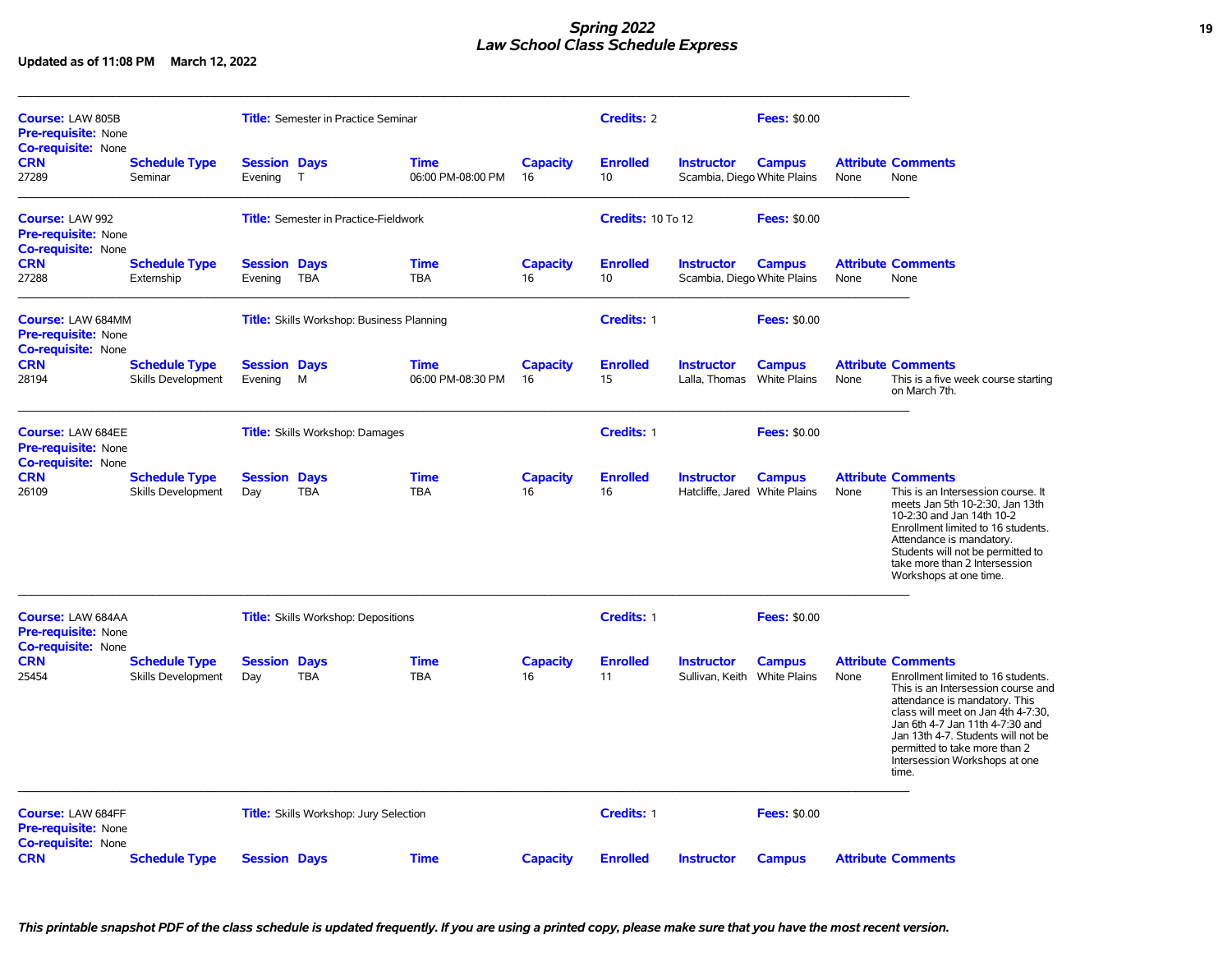## *Spring 2022* **20** *Law School Class Schedule Express*

| Updated as of 11:08 PM                                              | March 12, 2022                             |                            |                                                                                                          |                                  |                       | School Clubs Schedule Expless |                                                  |                                      |      |                                                                                                                                                                                                                                                                                                                          |
|---------------------------------------------------------------------|--------------------------------------------|----------------------------|----------------------------------------------------------------------------------------------------------|----------------------------------|-----------------------|-------------------------------|--------------------------------------------------|--------------------------------------|------|--------------------------------------------------------------------------------------------------------------------------------------------------------------------------------------------------------------------------------------------------------------------------------------------------------------------------|
| 26467                                                               | Skills Development                         | Day                        | <b>TBA</b>                                                                                               | <b>TBA</b>                       | 16                    | 16                            | Altchiler, Robert White Plains                   |                                      | None | This is an Intersession course and<br>attendance is mandatory.<br>Enrollment limited to 16 students.<br>This course will meet on Jan 5th<br>from 9-5 1 hour for lunch and Jan<br>10th 9-5 1 hour for lunch. Students<br>will not be permitted to take more<br>than 2 Intersession Workshops at<br>one time.              |
| <b>Course: LAW 684NN</b><br><b>Pre-requisite: None</b>              |                                            |                            | <b>Title:</b> Skills Workshop: Persuasion                                                                |                                  |                       | Credits: 1                    |                                                  | <b>Fees: \$0.00</b>                  |      |                                                                                                                                                                                                                                                                                                                          |
| <b>Co-requisite:</b> None<br>CRN<br>28273                           | <b>Schedule Type</b><br>Skills Development | <b>Session Days</b><br>Day | <b>TBA</b>                                                                                               | <b>Time</b><br><b>TBA</b>        | <b>Capacity</b><br>16 | <b>Enrolled</b><br>13         | <b>Instructor</b><br>Joyce, Patrick White Plains | <b>Campus</b>                        | None | <b>Attribute Comments</b><br>This is an Intersession course and<br>attendance is mandatory.<br>Enrollment limited to 16 students.<br>This course will meet Jan 4 and<br>Jan 6th and Jan 13th 6-9:30 and<br>Jan 8th 10-2. Students will not be<br>permitted to take more than 2<br>Intersession workshops at one<br>time. |
| <b>Course: LAW 778</b>                                              | Pre-requisite: LAW 651 Minimum Grade of D  |                            | Title: Tax Policy Seminar                                                                                |                                  |                       | <b>Credits: 2</b>             |                                                  | <b>Fees: \$0.00</b>                  |      |                                                                                                                                                                                                                                                                                                                          |
| <b>Co-requisite:</b> None<br>CRN<br>28294                           | <b>Schedule Type</b><br>Seminar            | <b>Session Days</b><br>Day | W                                                                                                        | <b>Time</b><br>02:00 PM-03:55 PM | <b>Capacity</b><br>15 | <b>Enrolled</b><br>15         | <b>Instructor</b><br>Crawford.<br>Bridget        | <b>Campus</b><br><b>White Plains</b> | None | <b>Attribute Comments</b><br>Prerequisite: Federal Income Tax<br>or permission of the professor.                                                                                                                                                                                                                         |
| Course: LAW 631<br>Pre-requisite: None<br><b>Co-requisite:</b> None |                                            | <b>Title: Torts</b>        |                                                                                                          |                                  |                       | Credits: 4                    |                                                  | <b>Fees: \$0.00</b>                  |      |                                                                                                                                                                                                                                                                                                                          |
| CRN<br>25057                                                        | <b>Schedule Type</b><br>Lecture            | <b>Session Days</b><br>Day | <b>TR</b>                                                                                                | <b>Time</b><br>02:00 PM-03:55 PM | <b>Capacity</b><br>40 | <b>Enrolled</b><br>29         | <b>Instructor</b><br>McLaughlin,<br>Randolph     | <b>Campus</b><br><b>White Plains</b> | None | <b>Attribute Comments</b><br>Only students enrolled in the<br>January 2022 entering class may<br>take this course.                                                                                                                                                                                                       |
| Course: LAW 853<br>Pre-requisite: None                              |                                            |                            | <b>Title:</b> Trademark Law                                                                              |                                  |                       | <b>Credits: 2</b>             |                                                  | <b>Fees: \$0.00</b>                  |      |                                                                                                                                                                                                                                                                                                                          |
| Co-requisite: None<br><b>CRN</b><br>26466                           | <b>Schedule Type</b><br>Lecture            | <b>Session Days</b><br>Day | R                                                                                                        | <b>Time</b><br>11:15 AM-01:15 PM | <b>Capacity</b><br>60 | <b>Enrolled</b><br>33         | <b>Instructor</b><br>Scheffel, Jack White Plains | <b>Campus</b>                        | None | <b>Attribute Comments</b><br>None                                                                                                                                                                                                                                                                                        |
| Course: LAW 684<br><b>Co-requisite:</b> None                        |                                            |                            | <b>Title:</b> Trial Advocacy<br>Pre-requisite: LAW 649 Minimum Grade of D And LAW 625 Minimum Grade of D |                                  |                       | Credits: 4                    |                                                  | <b>Fees: \$0.00</b>                  |      |                                                                                                                                                                                                                                                                                                                          |
| <b>CRN</b><br>25069                                                 | <b>Schedule Type</b><br>Simulation         | <b>Session Days</b><br>Day | W                                                                                                        | <b>Time</b><br>02:00 PM-04:55 PM | <b>Capacity</b><br>20 | <b>Enrolled</b><br>11         | <b>Instructor</b><br>Fasulo, Louis               | <b>Campus</b><br><b>White Plains</b> | None | <b>Attribute Comments</b><br>Prerequisites: Evidence.<br>Co-requisite Prof. Responsibility.<br>Must take concurrently with Law<br>873 Trial Ad meeting. This course<br>is a prerequisite for some clinics<br>and for both intra and interschool<br>Trial Ad competitions.                                                |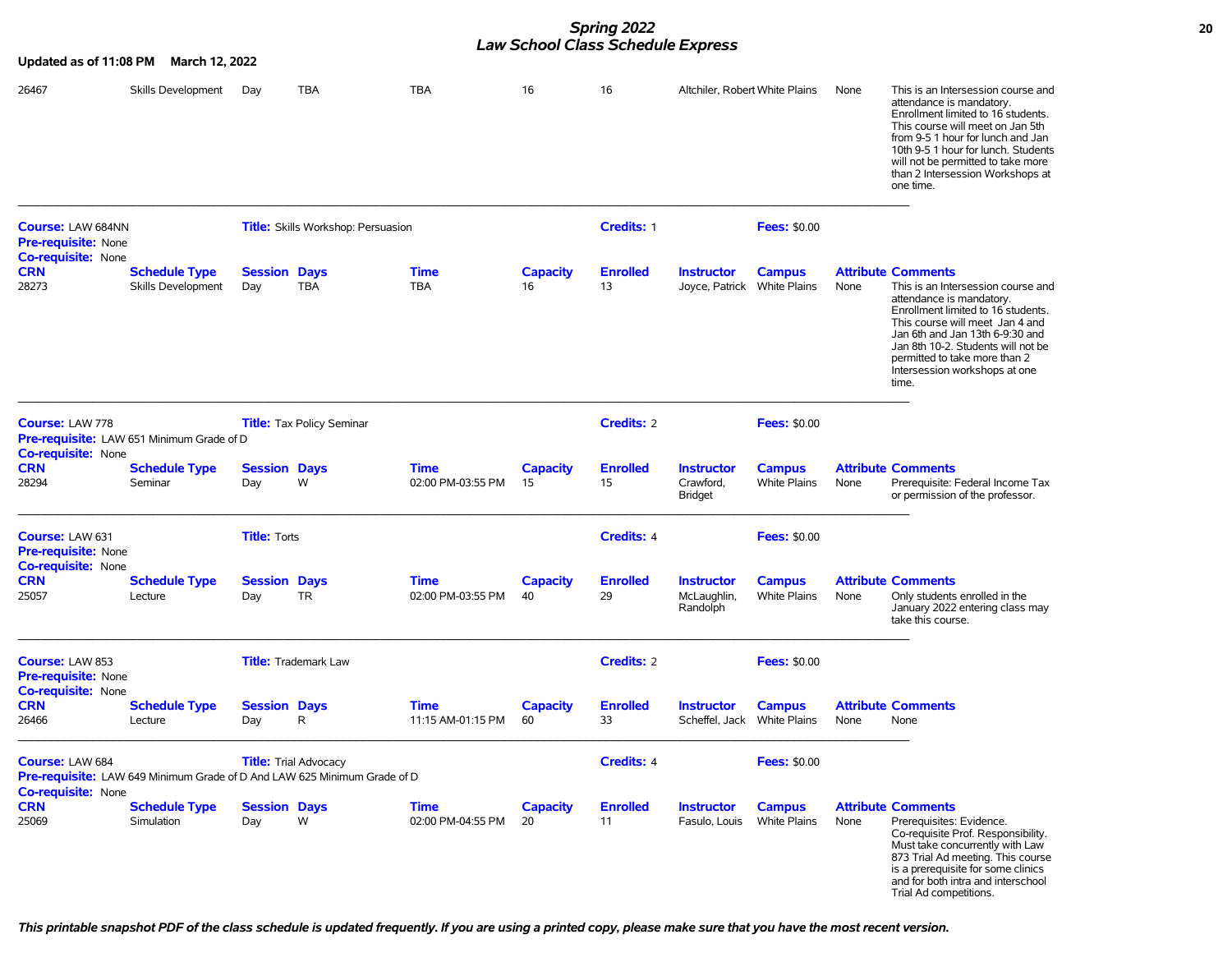### *Spring 2022* **21** *Law School Class Schedule Express*

| Updated as of 11:08 PM                                                     | <b>March 12, 2022</b>             |                            |                                               |                                  |                       |                       |                                    |                                      |      |                                                                                                                                                                                                                                                         |
|----------------------------------------------------------------------------|-----------------------------------|----------------------------|-----------------------------------------------|----------------------------------|-----------------------|-----------------------|------------------------------------|--------------------------------------|------|---------------------------------------------------------------------------------------------------------------------------------------------------------------------------------------------------------------------------------------------------------|
| 26394                                                                      | Simulation                        | Day                        | W                                             | 02:00 PM-04:55 PM                | -20                   | 12                    | Hatcliffe, Jared White Plains      |                                      | None | Prerequisites: Evidence.<br>Co-requisite: Professional<br>Responsiblity. Must take<br>concurrently with Law 873 Trial Ad<br>Meeting. This course is a<br>prerequisite for some clinics and<br>both intra and interschool Trial Ad<br>competitions.      |
| 27401                                                                      | Simulation                        | Day                        | M                                             | 09:00 AM-12:00 PM                | 20                    | 6                     | Altchiler, Robert White Plains     |                                      | None | Prerequisites: Evidence.<br>Co-requisite: Professional<br>Responsibility. Must take<br>concurrently with Law 873 Trial Ad<br>Meeting. This course is a<br>prerequisite for some clinics and<br>for both intra and interschool Trial<br>Ad competitions. |
| 27824                                                                      | Simulation                        | Day                        | $\mathsf{R}$                                  | 09:00 AM-12:00 PM                | 20                    | 8                     | Lewis, Betty                       | <b>White Plains</b>                  | None | Prerequisite: Evidence<br>Co-requisite: Professional<br>Responsibility Must take<br>concurrently with Law 873 Trial Ad<br>Meeting. This course is a<br>prerequisite for some clinics and<br>for both intra and interschool Trial<br>Ad competitions.    |
| 28388                                                                      | Simulation                        | Day                        | W                                             | 02:00 PM-04:55 PM                | 12                    | 9                     | Joyce, Patrick White Plains        |                                      | None | None                                                                                                                                                                                                                                                    |
| Course: LAW 873<br><b>Pre-requisite: None</b><br>Co-requisite: None        |                                   |                            | <b>Title:</b> Trial Advocacy Required Meeting |                                  |                       | Credits: 0            |                                    | <b>Fees: \$0.00</b>                  |      |                                                                                                                                                                                                                                                         |
| <b>CRN</b><br>24731                                                        | <b>Schedule Type</b><br>Special   | <b>Session Days</b><br>Day | W                                             | <b>Time</b><br>05:00 PM-05:55 PM | <b>Capacity</b><br>50 | <b>Enrolled</b><br>35 | <b>Instructor</b><br>Fasulo, Louis | <b>Campus</b><br><b>White Plains</b> | None | <b>Attribute Comments</b><br>All students enrolled in a Trial<br>Advocacy section MUST also<br>simultaneously enroll in this<br>course.                                                                                                                 |
| 24735                                                                      | Special                           | Evening                    | W                                             | 06:00 PM-06:55 PM                | 50                    | 11                    | Fasulo, Louis                      | <b>White Plains</b>                  | None | All students enrolled in a Trial<br>Advocacy section MUST also<br>simultaneously enroll in this<br>course.                                                                                                                                              |
| <b>Course: LAW 602</b><br>Pre-requisite: None<br><b>Co-requisite: None</b> |                                   |                            | <b>Title:</b> UN Diplomacy Practicum          |                                  |                       | <b>Credits: 2</b>     |                                    | <b>Fees: \$0.00</b>                  |      |                                                                                                                                                                                                                                                         |
| <b>CRN</b><br>28295                                                        | <b>Schedule Type</b><br>Practicum | <b>Session Days</b><br>Day | <b>TBA</b>                                    | <b>Time</b><br><b>TBA</b>        | <b>Capacity</b><br>8  | <b>Enrolled</b><br>3  | <b>Instructor</b><br>Tafur, Victor | <b>Campus</b><br><b>White Plains</b> | None | <b>Attribute Comments</b><br>Application, Interview and<br>permission of Professor required.<br>Must take concurrently with Law<br>602S which is the seminar portion<br>of the practicum.                                                               |
| Course: LAW 602S<br>Pre-requisite: None<br>Co-requisite: None              |                                   |                            | <b>Title:</b> UN Diplomacy Practicum Seminar  |                                  |                       | <b>Credits: 2</b>     |                                    | <b>Fees: \$0.00</b>                  |      |                                                                                                                                                                                                                                                         |
| <b>CRN</b><br>27859                                                        | <b>Schedule Type</b><br>Seminar   | <b>Session Days</b><br>Day | $\mathsf{R}$                                  | <b>Time</b><br>04:00 PM-05:55 PM | <b>Capacity</b><br>8  | <b>Enrolled</b><br>3  | <b>Instructor</b><br>Tafur, Victor | <b>Campus</b><br><b>White Plains</b> | None | <b>Attribute Comments</b><br>Application, Interview and<br>permission of the professor<br>required. Must take concurrently<br>with Law 602 which is the<br>practicum portion of this course.                                                            |